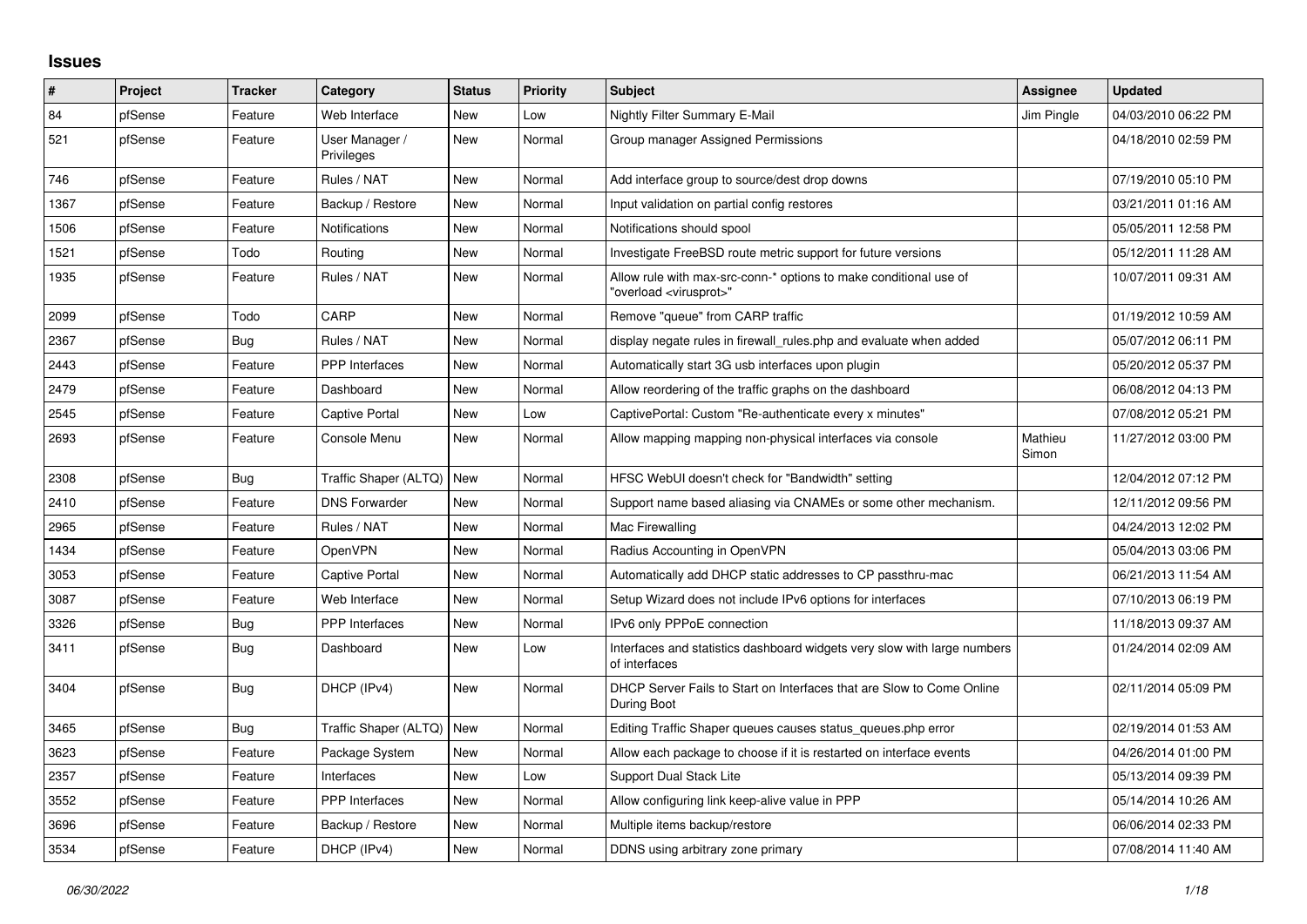| $\vert$ # | Project                | <b>Tracker</b> | Category                     | <b>Status</b> | <b>Priority</b> | <b>Subject</b>                                                                            | <b>Assignee</b> | <b>Updated</b>      |
|-----------|------------------------|----------------|------------------------------|---------------|-----------------|-------------------------------------------------------------------------------------------|-----------------|---------------------|
| 2335      | pfSense                | Bug            | <b>Operating System</b>      | New           | Normal          | IGMPProxy and CARP Results in System Instability Upon Reboot                              |                 | 07/19/2014 10:25 PM |
| 3793      | pfSense                | Feature        | Rules / NAT                  | <b>New</b>    | Normal          | Enable external authentication support for rules                                          |                 | 08/05/2014 01:09 PM |
| 2117      | pfSense                | Feature        | <b>Operating System</b>      | <b>New</b>    | Normal          | 6RD support for ISPs like Swisscom                                                        |                 | 08/22/2014 10:40 AM |
| 3899      | pfSense                | Feature        | Web Interface                | <b>New</b>    | Normal          | Add feature to allow reordering of <package> items in config.xml</package>                |                 | 09/27/2014 04:40 PM |
| 3943      | pfSense                | Feature        | <b>Operating System</b>      | <b>New</b>    | Low             | pf - divert-reply not implemented (usefull for haproxy)                                   |                 | 10/16/2014 06:42 PM |
| 3358      | pfSense                | Bug            | Package System               | New           | Normal          | new version of <include file=""> is not required during reinstall all</include>           |                 | 12/26/2014 12:13 PM |
| 2593      | pfSense                | Feature        | <b>XMLRPC</b>                | <b>New</b>    | Normal          | sync NTPD, SNMP config between HA members                                                 |                 | 01/14/2015 09:04 AM |
| 4292      | pfSense                | Feature        | <b>RRD Graphs</b>            | <b>New</b>    | Normal          | Show 95th Percentile for IPv6 Traffic in RRD Graphs                                       |                 | 01/25/2015 02:24 PM |
| 4374      | pfSense                | Feature        | Notifications                | <b>New</b>    | Low             | Add timestamps to notification e-mails                                                    |                 | 02/05/2015 12:43 AM |
| 4467      | pfSense                | Bug            | Traffic Shaper (ALTQ)        | <b>New</b>    | Normal          | Traffic Graphs shows wrong throughput when traffic shaping enabled                        |                 | 02/23/2015 05:31 PM |
| 4506      | pfSense Packages       | Feature        | FreeRADIUS                   | <b>New</b>    | Normal          | FreeRADIUS groups/hunt groups                                                             |                 | 03/10/2015 08:51 PM |
| 228       | pfSense                | Feature        | Multi-WAN                    | <b>New</b>    | Normal          | Multi-WAN support with same gateway on multiple WANs                                      |                 | 04/11/2015 01:10 AM |
| 4646      | pfSense                | Feature        | Dashboard                    | <b>New</b>    | Normal          | Recover valuable vertical screen real estate in dashboard                                 |                 | 04/20/2015 07:46 PM |
| 4680      | pfSense                | <b>Bug</b>     | <b>DHCP Relay</b>            | <b>New</b>    | Normal          | DHCP relay does not work with DHCP server on other end of OpenVPN<br>tunnel               |                 | 05/05/2015 06:55 PM |
| 4724      | pfSense                | Feature        | <b>Captive Portal</b>        | <b>New</b>    | Low             | Captive Portal Status Add Client Hostname                                                 |                 | 05/22/2015 08:38 AM |
| 4798      | pfSense                | Feature        | <b>DNS Resolver</b>          | <b>New</b>    | Normal          | Make host and domain overrides available to both DNS Resolver and<br><b>DNS Forwarder</b> |                 | 06/29/2015 02:14 AM |
| 4989      | pfSense                | Feature        | <b>IPsec</b>                 | <b>New</b>    | Normal          | Allow all valid strongswan remote gateway options in gui                                  |                 | 08/20/2015 02:57 PM |
| 4628      | pfSense                | Feature        | Web Interface                | <b>New</b>    | Normal          | Add GUI to manage loader tunables (e.g. loader.conf.local)                                |                 | 09/16/2015 04:28 PM |
| 5307      | pfSense                | Feature        | <b>RRD Graphs</b>            | <b>New</b>    | Low             | Add logarithmic scale option to RRD graphs                                                |                 | 10/14/2015 07:37 AM |
| 5360      | pfSense                | Feature        | UPnP/NAT-PMP                 | New           | Normal          | Add possibility to configure independent "UPnP & NAT-PMP" instances                       |                 | 10/31/2015 04:25 AM |
| 5174      | pfSense Packages       | Feature        | <b>NRPE</b>                  | New           | Normal          | nrpe: check_sensors doesnt work, missing Imsensors                                        |                 | 11/15/2015 12:49 AM |
| 5525      | pfSense                | Feature        | OpenVPN                      | <b>New</b>    | Normal          | Add static routes for OpenVPN client remote peer addresses when using<br>non-default WANs |                 | 11/25/2015 08:44 AM |
| 3115      | pfSense                | Feature        | Multi-WAN                    | <b>New</b>    | Normal          | Traffic shaping for multi WAN                                                             |                 | 12/07/2015 02:20 PM |
| 290       | pfSense                | Feature        | Multi-WAN                    | <b>New</b>    | Low             | Add Multi-WAN awareness to UPnP                                                           |                 | 01/06/2016 05:24 PM |
| 5751      | pfSense Packages   Bug |                | squidguard                   | New           | Normal          | SquidGuard target categories not saved when long "Domain List" is<br>provided             |                 | 01/10/2016 08:55 AM |
| 4501      | pfSense                | Feature        | Notifications                | New           | Normal          | Allow email report to send multiple destination                                           |                 | 02/06/2016 04:07 AM |
| 3706      | pfSense                | <b>Bug</b>     | User Manager /<br>Privileges | New           | Normal          | Permission order affects default page on limited accounts, but can't<br>reorder           |                 | 02/06/2016 04:10 AM |
| 2276      | pfSense                | Feature        | Certificates                 | New           | Normal          | Remote CRL fetch support                                                                  |                 | 02/06/2016 04:14 AM |
| 1574      | pfSense                | Feature        | User Manager /<br>Privileges | New           | Normal          | Password quality enforcment.                                                              |                 | 02/06/2016 04:15 AM |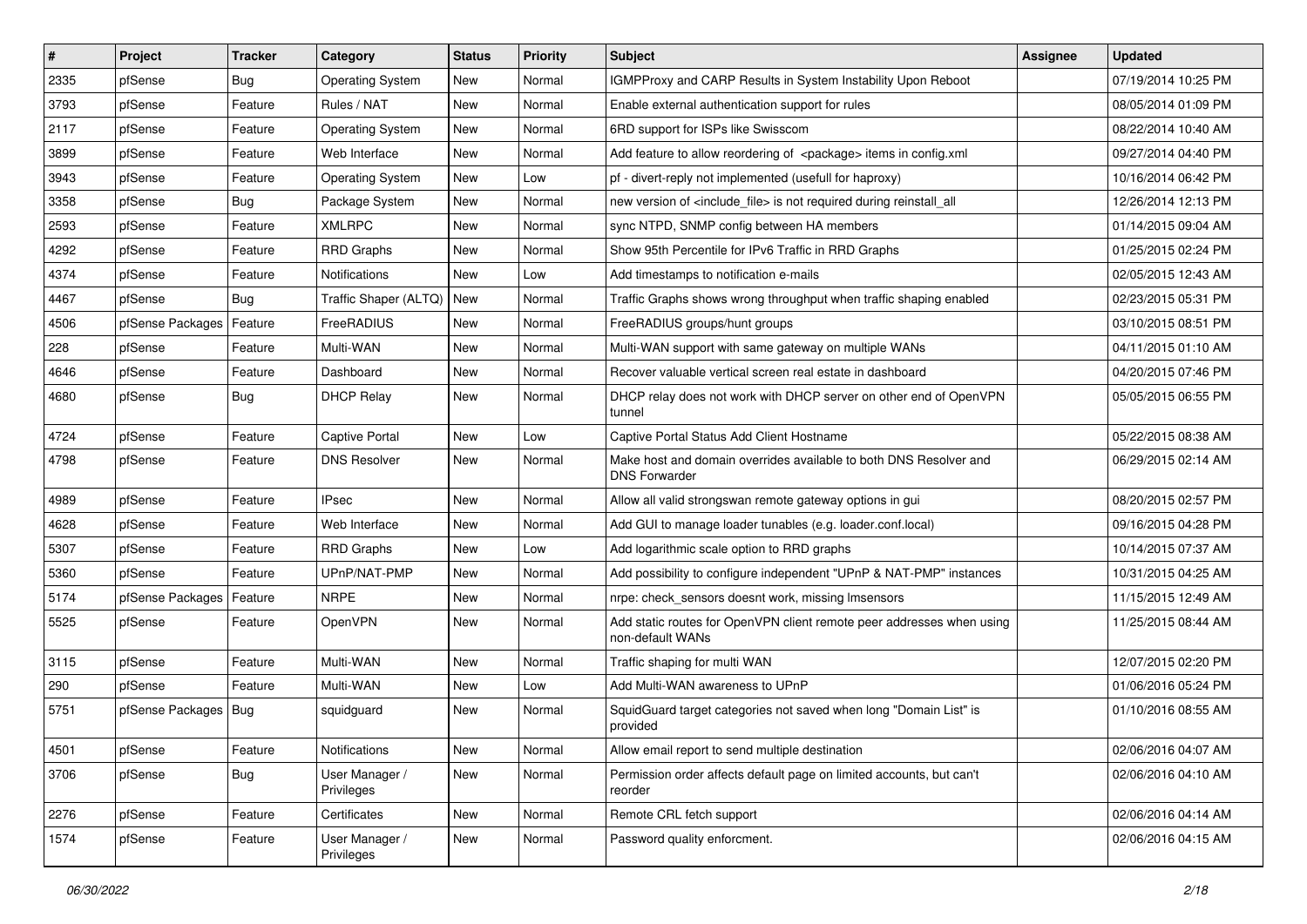| #    | Project                | <b>Tracker</b> | Category                                 | <b>Status</b> | <b>Priority</b> | <b>Subject</b>                                                                                               | Assignee             | <b>Updated</b>      |
|------|------------------------|----------------|------------------------------------------|---------------|-----------------|--------------------------------------------------------------------------------------------------------------|----------------------|---------------------|
| 4165 | pfSense                | Feature        | Rules / NAT                              | <b>New</b>    | Low             | Allow for security zones when defining interfaces and firewall rules.                                        |                      | 02/06/2016 04:35 AM |
| 5445 | pfSense                | Todo           | Web Interface                            | New           | Normal          | Improve banner for "background activity"                                                                     |                      | 02/06/2016 04:43 AM |
| 32   | pfSense                | Todo           | User Manager /<br>Privileges             | New           | Normal          | PPPoE Server users integration with user manager                                                             |                      | 02/06/2016 04:53 AM |
| 33   | pfSense                | Todo           | User Manager /<br>Privileges             | New           | Normal          | L2TP users integration with user manager                                                                     |                      | 02/06/2016 04:53 AM |
| 371  | pfSense                | Feature        | Rules / NAT                              | <b>New</b>    | Normal          | Allow moving of bogon and RFC 1918 rules                                                                     |                      | 02/06/2016 04:53 AM |
| 96   | pfSense                | Feature        | Rules / NAT                              | <b>New</b>    | Normal          | Add "All local networks" to source and destination drop down boxen in<br>firewall rules                      |                      | 02/06/2016 04:53 AM |
| 986  | pfSense                | Feature        | Web Interface                            | New           | Normal          | Dynamic states view                                                                                          |                      | 02/06/2016 04:58 AM |
| 1307 | pfSense                | Feature        | Web Interface                            | New           | Normal          | Request: Option To Resolve Addresses in State Table Summary                                                  |                      | 02/06/2016 04:58 AM |
| 2138 | pfSense                | Bug            | <b>RRD Graphs</b>                        | New           | Normal          | RRD Wireless graph broken in BSS mode                                                                        |                      | 02/06/2016 04:59 AM |
| 2025 | pfSense                | Feature        | <b>Captive Portal</b>                    | <b>New</b>    | Normal          | Captive Portal: Easy accessible Logout page instead of Logout pop-up<br>window                               |                      | 02/06/2016 04:59 AM |
| 2315 | pfSense                | Feature        | Traffic Shaper (ALTQ)   New              |               | Normal          | Traffic Shaper - Adaptive Bandwidth Management                                                               |                      | 02/06/2016 05:07 AM |
| 5480 | pfSense                | Todo           | Web Interface                            | <b>New</b>    | Low             | inconsistent display of default values in fields                                                             | Jared Dillard        | 03/01/2016 04:59 PM |
| 5950 | pfSense                | Feature        | DHCP (IPv6)                              | <b>New</b>    | Normal          | DHCPv6 Server support for PD of PD-obtained networks                                                         |                      | 03/04/2016 03:04 AM |
| 5474 | pfSense                | Feature        | Interfaces                               | <b>New</b>    | Normal          | Add 802.1x configuration to wired interfaces.                                                                |                      | 03/16/2016 04:32 PM |
| 5835 | pfSense                | Feature        | <b>OpenVPN</b>                           | New           | Very Low        | Improve OpenVPN client gateway detection in edge cases where the<br>remote does not send gateway information |                      | 03/20/2016 12:29 AM |
| 1675 | pfSense                | Bug            | Captive Portal                           | <b>New</b>    | Normal          | Captive portal logout problems with pop-up blockers.                                                         | <b>Jared Dillard</b> | 03/28/2016 01:37 PM |
| 3862 | pfSense                | Feature        | <b>IGMP Proxy</b>                        | New           | Normal          | Allow configuration of IGMP proxy's 'quickleave' parameter from the web<br>interface                         |                      | 04/05/2016 03:24 AM |
| 6023 | pfSense Packages   Bug |                | Suricata                                 | <b>New</b>    | Low             | Traffic Shaper (pfsense 2.3) Suricata V3.0 Inline Mode Operation                                             | Luiz Souza           | 04/15/2016 05:59 AM |
| 6213 | pfSense                | Feature        | <b>IPsec</b>                             | <b>New</b>    | Normal          | IPSEC: IPV4/IPV6 dual-interface-stack support for Mobile IKE                                                 |                      | 04/20/2016 07:48 AM |
| 6215 | pfSense                | Feature        | Web Interface                            | New           | Normal          | Create consistent UI for admin access security                                                               |                      | 04/20/2016 03:05 PM |
| 6361 | pfSense                | Bug            | Web Interface                            | <b>New</b>    | Low             | Responsive Mobile Menu issue                                                                                 |                      | 05/16/2016 12:09 PM |
| 6386 | pfSense                | Bug            | IPv6 Router<br>Advertisements<br>(RADVD) | New           | Low             | Switching Router Advertisements to disabled should broadcast IP<br>Removal messages                          |                      | 05/22/2016 10:44 PM |
| 6390 | pfSense                | Todo           | Dashboard                                | New           | Low             | Autoscale from Traffic Graph not correct size (big graphs)                                                   |                      | 05/23/2016 01:38 PM |
| 6471 | pfSense Packages   Bug |                | squidguard                               | <b>New</b>    | Normal          | pfsense 2.3.1 squidguard -> common ACL -> Target Rules List missing                                          |                      | 06/08/2016 06:22 PM |
| 6500 | pfSense                | Feature        | Package System                           | New           | Normal          | Should be a way to determine which packages are available without<br>having to update/install                |                      | 06/17/2016 05:34 PM |
| 6521 | pfSense Packages   Bug |                | squidguard                               | New           | Normal          | pfsense 2.3.1 squidguard -> Groups ACL -> Target Rules List missing                                          |                      | 06/25/2016 10:49 PM |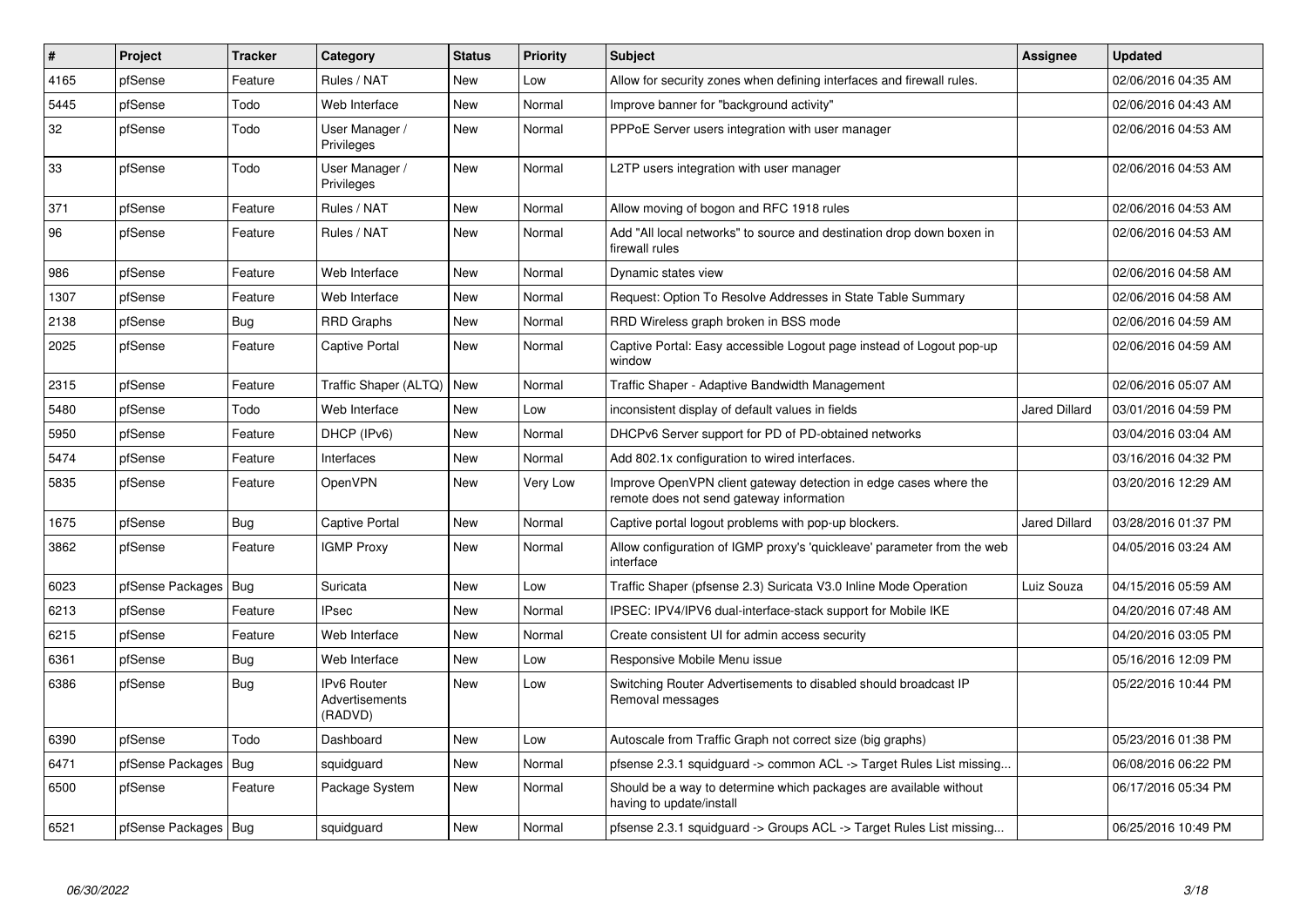| $\vert$ # | Project                | <b>Tracker</b> | Category                     | <b>Status</b> | <b>Priority</b> | <b>Subject</b>                                                                             | Assignee             | <b>Updated</b>                     |
|-----------|------------------------|----------------|------------------------------|---------------|-----------------|--------------------------------------------------------------------------------------------|----------------------|------------------------------------|
| 5355      | pfSense                | Bug            | IPsec                        | New           | High            | on Dynamic WAN IP (DHCP Client) it takes 10 minutes before Phase1<br>reconnects            |                      | 07/08/2016 10:29 PM                |
| 4010      | pfSense                | Feature        | OpenVPN                      | New           | Normal          | OpenVPN always loads engines available on openssl                                          |                      | 07/08/2016 10:29 PM                |
| 3382      | pfSense                | Bug            | <b>IGMP Proxy</b>            | New           | Normal          | IGMPPROXY fails with more than 32 interfaces                                               |                      | 07/12/2016 11:01 PM                |
| 6608      | pfSense                | Feature        | Backup / Restore             | <b>New</b>    | Low             | backup and restore dhcp                                                                    |                      | 07/13/2016 04:09 PM                |
| 6569      | pfSense                | Feature        | <b>NTPD</b>                  | New           | Normal          | Support Rockwell ZODIAC binary protocol (Jupiter receiver) for high<br>precision           | Jim Pingle           | 07/18/2016 11:45 AM                |
| 6627      | pfSense                | Bug            | Rules / NAT                  | <b>New</b>    | Normal          | floating tab match rules ignore quick action so should be removed                          |                      | 07/18/2016 02:15 PM                |
| 6697      | pfSense                | Todo           | Web Interface                | New           | Low             | White squares around the numeric values in the Status / Queues page                        | Jared Dillard        | 08/15/2016 03:19 AM                |
| 6727      | pfSense                | Todo           | Web Interface                | New           | Very Low        | Missing file apple-touch-icon-precomposed.png?                                             | Jared Dillard        | 08/18/2016 02:10 PM                |
| 5367      | pfSense                | Bug            | Web Interface                | New           | Normal          | Safari repeatedly tries to reload dashboard                                                | <b>Jared Dillard</b> | 08/22/2016 11:08 AM                |
| 5616      | pfSense                | Feature        | <b>Wireless</b>              | New           | Normal          | <b>Incorrect Wireless Channel</b>                                                          |                      | Jim Thompson   10/09/2016 03:33 PM |
| 2573      | pfSense                | Feature        | <b>Captive Portal</b>        | <b>New</b>    | Normal          | Captive Portal support of RADIUS POD (Packet of Disconnect)                                |                      | 10/17/2016 03:14 AM                |
| 6803      | pfSense                | Bug            | Web Interface                | <b>New</b>    | Normal          | CSRF timeout occurs when it (probably) shouldn't                                           |                      | 11/03/2016 09:43 PM                |
| 3859      | pfSense                | Feature        | Gateway Monitoring           | <b>New</b>    | Low             | Make it possible to set the source IP address for gateway monitoring                       |                      | 11/06/2016 10:12 PM                |
| 6917      | pfSense                | Feature        | Upgrade                      | New           | Normal          | Add ability to choose from what IP/IFACE you search for updates                            |                      | 11/11/2016 09:51 AM                |
| 6956      | pfSense                | Feature        | Captive Portal               | <b>New</b>    | Normal          | Allow more control over concurrent logins                                                  |                      | 11/23/2016 12:01 PM                |
| 6083      | pfSense Packages       | Bug            | Squid                        | New           | Normal          | Suqid Realtime Monitor / Squid Cache Table not diplaying correctly                         |                      | 12/06/2016 07:25 AM                |
| 7040      | pfSense                | Bug            | Interfaces                   | New           | Normal          | Issue when disabling an interface                                                          |                      | 12/26/2016 02:56 AM                |
| 7000      | pfSense Packages       | Feature        | ntop                         | <b>New</b>    | Normal          | ntopng historical data needs to be reworked                                                |                      | 01/14/2017 09:20 AM                |
| 5813      | pfSense                | Feature        | Traffic Shaper (ALTQ)        | New           | Normal          | Replacement of layer7 filter                                                               |                      | 02/18/2017 05:08 PM                |
| 5850      | pfSense                | Feature        | User Manager /<br>Privileges | New           | Normal          | Limit "WebCfg - System: User Manager page" privilege to non-admins<br>and non-admin groups |                      | 02/19/2017 10:04 AM                |
| 7238      | pfSense                | Bug            | Web Interface                | New           | Normal          | Menu layout broken when using "Hostname in Menu" with long<br>hostnames                    |                      | 02/21/2017 07:01 AM                |
| 7292      | pfSense                | Feature        | Dynamic DNS                  | <b>New</b>    | Normal          | DynamicDNS configuration does not sync to HA secondary                                     |                      | 02/21/2017 04:56 PM                |
| 7314      | pfSense                | Bug            | <b>RRD Graphs</b>            | New           | Low             | Discrepancy in ntp monitoring view                                                         |                      | 02/24/2017 08:37 PM                |
| 5306      | pfSense                | Bug            | Package System               | New           | Normal          | textarea fields should have linebreaks sanitized automatically on save                     |                      | 03/03/2017 04:15 AM                |
| 7365      | pfSense                | Feature        | Logging                      | <b>New</b>    | Low             | Pass firewall/filter rule set through logging for centralized loggers to key<br>on         |                      | 03/07/2017 10:44 AM                |
| 3697      | pfSense                | Feature        | Backup / Restore             | New           | Normal          | New backup/restore area: Certificates                                                      |                      | 03/11/2017 11:30 AM                |
| 7367      | pfSense Packages       | Feature        | Squid                        | New           | Normal          | <b>Wizard for Squid</b>                                                                    |                      | 03/14/2017 01:59 PM                |
| 7388      | pfSense Packages   Bug |                | Suricata                     | New           | High            | Suricata does not property recognize MTU for PPPOE interfaces                              |                      | 03/15/2017 05:17 AM                |
| 7403      | pfSense Packages       | <b>Bug</b>     | FreeRADIUS                   | New           | Normal          | Captive Portal + freeradius2 + MySQL problems with German Umlaut                           |                      | 03/17/2017 09:12 AM                |
| 7402      | pfSense                | Bug            | Web Interface                | New           | Normal          | Inconsistent use of htmlentities validation checks                                         |                      | 03/21/2017 08:58 AM                |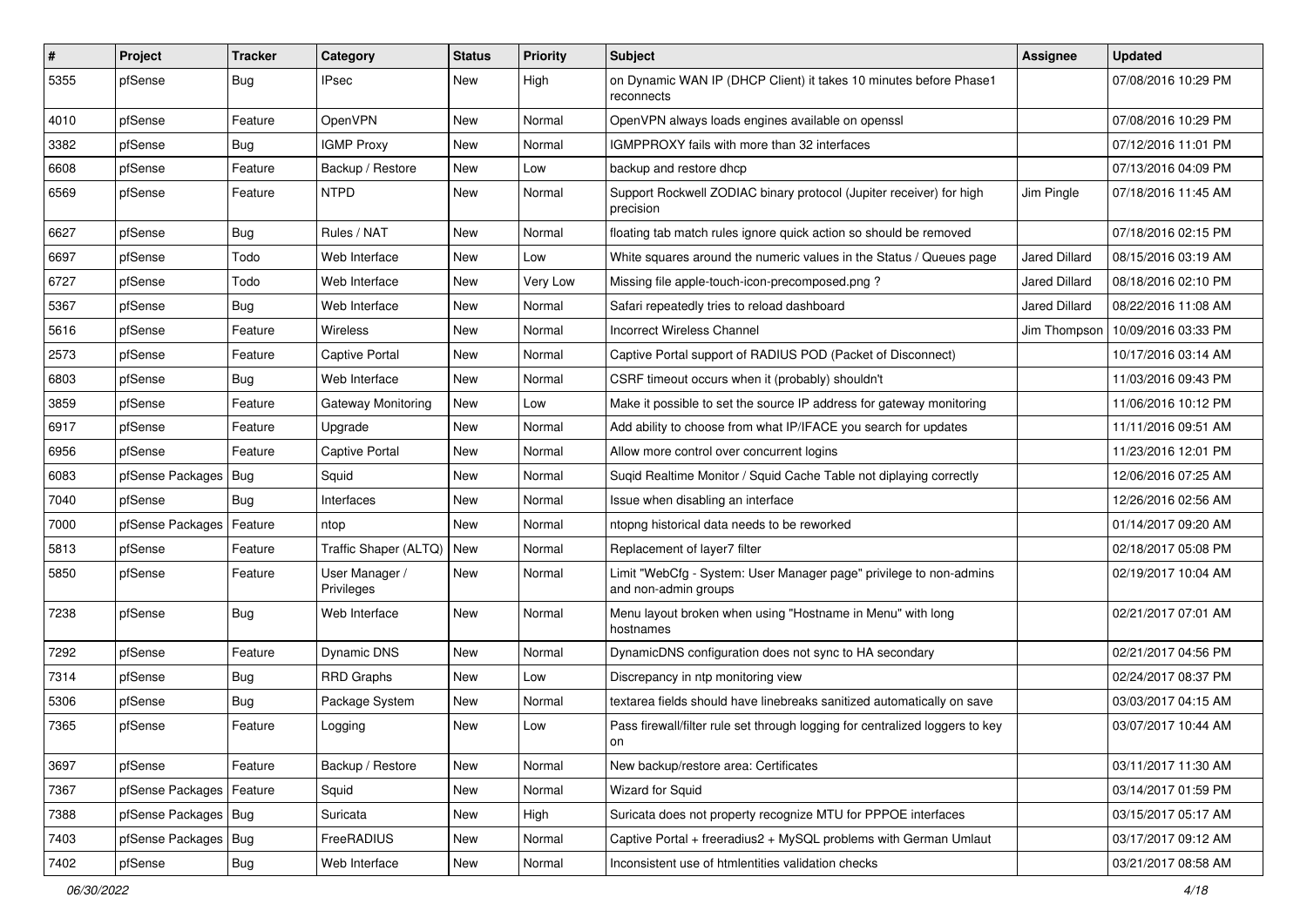| #    | Project                    | <b>Tracker</b> | Category                     | <b>Status</b> | <b>Priority</b> | <b>Subject</b>                                                                                                                    | <b>Assignee</b> | <b>Updated</b>      |
|------|----------------------------|----------------|------------------------------|---------------|-----------------|-----------------------------------------------------------------------------------------------------------------------------------|-----------------|---------------------|
| 7453 | pfSense Packages   Bug     |                | <b>ACME</b>                  | <b>New</b>    | Normal          | DNS-ovh need to save or display consumer key                                                                                      |                 | 04/06/2017 10:54 AM |
| 7476 | pfSense                    | Bug            | Logging                      | <b>New</b>    | Normal          | Dirty buffer used to build log messages?                                                                                          |                 | 04/17/2017 09:51 PM |
| 7521 | pfSense                    | Feature        | Package System               | <b>New</b>    | High            | Package Updates via Mirror                                                                                                        |                 | 05/04/2017 08:21 PM |
| 2676 | pfSense                    | Feature        | Rules / NAT                  | New           | Normal          | Reply-to option in firewall rule                                                                                                  |                 | 05/05/2017 03:15 PM |
| 7531 | pfSense                    | Feature        | Package System               | <b>New</b>    | Low             | pkg behavior when encountering invalid SSL certificate                                                                            |                 | 05/08/2017 06:57 PM |
| 7551 | pfSense                    | Bug            | Rules / NAT                  | <b>New</b>    | Normal          | Dynamic IPsec endpoints not added to rule set after WAN down/up                                                                   |                 | 05/16/2017 02:26 PM |
| 7589 | pfSense                    | Bug            | Diagnostics                  | <b>New</b>    | Normal          | diag edit.php old print info box                                                                                                  |                 | 05/20/2017 05:02 PM |
| 7590 | pfSense                    | Bug            | Diagnostics                  | New           | Normal          | diag edit do not save when nothing to sae (in directory browse view)                                                              |                 | 05/20/2017 05:04 PM |
| 7608 | pfSense Packages           | Feature        | FreeRADIUS                   | <b>New</b>    | Very Low        | Captive Portal amount of traffic Account + Free Radius+Mysql                                                                      |                 | 05/28/2017 09:08 AM |
| 7648 | pfSense                    | Bug            | CARP                         | <b>New</b>    | Very Low        | SPAN ports on an interface renders CARP HA inoperative                                                                            |                 | 06/14/2017 09:19 PM |
| 6038 | pfSense                    | Feature        | Interfaces                   | <b>New</b>    | Normal          | Add ability to configure which interface is chosen for defining hostname<br>IP in /etc/hosts                                      |                 | 07/07/2017 09:56 AM |
| 7718 | pfSense                    | Feature        | <b>Dynamic DNS</b>           | <b>New</b>    | Very Low        | Hostname for Custom DynDNS Updater.                                                                                               |                 | 07/24/2017 10:05 AM |
| 1219 | pfSense                    | Feature        | Developer Tools              | <b>New</b>    | Low             | Ship DTRACE enabled kernels in the images                                                                                         |                 | 07/26/2017 03:14 AM |
| 7730 | pfSense                    | Bug            | Interfaces                   | <b>New</b>    | High            | 2.3.4_1 greX: loop detected when hit save on filter rules or interfaces                                                           |                 | 07/27/2017 08:16 AM |
| 7734 | pfSense                    | Bug            | DHCP (IPv6)                  | <b>New</b>    | Normal          | Using opton ia pd0 does not renew prefix and prefix get dropped                                                                   |                 | 07/31/2017 03:46 AM |
| 7747 | pfSense                    | Feature        | Console Menu                 | New           | Normal          | Minor UI Tweak: Make hitting enter on the console (esp via SSH) should<br>not log you out, but simply redraw the menu             |                 | 08/01/2017 04:03 PM |
| 7773 | pfSense                    | Feature        | <b>IPsec</b>                 | New           | Normal          | IPSec using IKEv2 with split DNS not using provided domain names                                                                  |                 | 08/15/2017 05:25 PM |
| 2963 | pfSense                    | Feature        | <b>Captive Portal</b>        | New           | Normal          | Captive Portal MAC authentication request                                                                                         |                 | 08/22/2017 09:09 PM |
| 7691 | pfSense Packages   Feature |                | Squid                        | New           | Normal          | Allow for custom icap services for squid                                                                                          |                 | 08/24/2017 03:16 AM |
| 7821 | pfSense                    | Bug            | DHCP (IPv6)                  | New           | Normal          | GIF does not support broadcast                                                                                                    |                 | 08/29/2017 10:50 AM |
| 7085 | pfSense                    | Feature        | Rules / NAT                  | <b>New</b>    | Normal          | <b>Edit Firewall Rules Seperator</b>                                                                                              |                 | 09/10/2017 09:15 AM |
| 7852 | pfSense                    | Feature        | <b>DNS Resolver</b>          | New           | Normal          | Add views support to Unbound GUI                                                                                                  |                 | 09/11/2017 12:26 PM |
| 7863 | pfSense                    | Bug            | User Manager /<br>Privileges | New           | Normal          | The "WebCfg - All pages" permission inclueds the "User - System: Shell<br>account access" even though that is not a WebCofg page. |                 | 09/16/2017 05:13 AM |
| 4796 | pfSense                    | Feature        | Routing                      | New           | Normal          | Support Multiple FIBs in pfSense                                                                                                  | Luiz Souza      | 09/22/2017 12:12 AM |
| 7888 | pfSense                    | Feature        | Package System               | <b>New</b>    | Normal          | Add a button in package manager GUI to upgrade all packages                                                                       |                 | 09/28/2017 05:50 AM |
| 7899 | pfSense                    | Bug            | Traffic Shaper (ALTQ)   New  |               | Normal          | a floating 'match' rule on LAN does not put traffic from a broswer on a<br>clientpc into a shaper queue                           |                 | 09/28/2017 09:16 AM |
| 7922 | pfSense                    | Feature        | Rules / NAT                  | New           | Normal          | Add the option to select the ISP IPv6 Delegated Prefix as a destination in<br>firewall rules                                      |                 | 10/10/2017 06:36 PM |
| 7934 | pfSense                    | Feature        | Dashboard                    | <b>New</b>    | Very Low        | format support phone# for international use                                                                                       |                 | 10/12/2017 04:38 PM |
| 7956 | pfSense                    | Feature        | Web Interface                | New           | Normal          | Favicon able to match GUI colour setting?                                                                                         |                 | 10/17/2017 06:36 AM |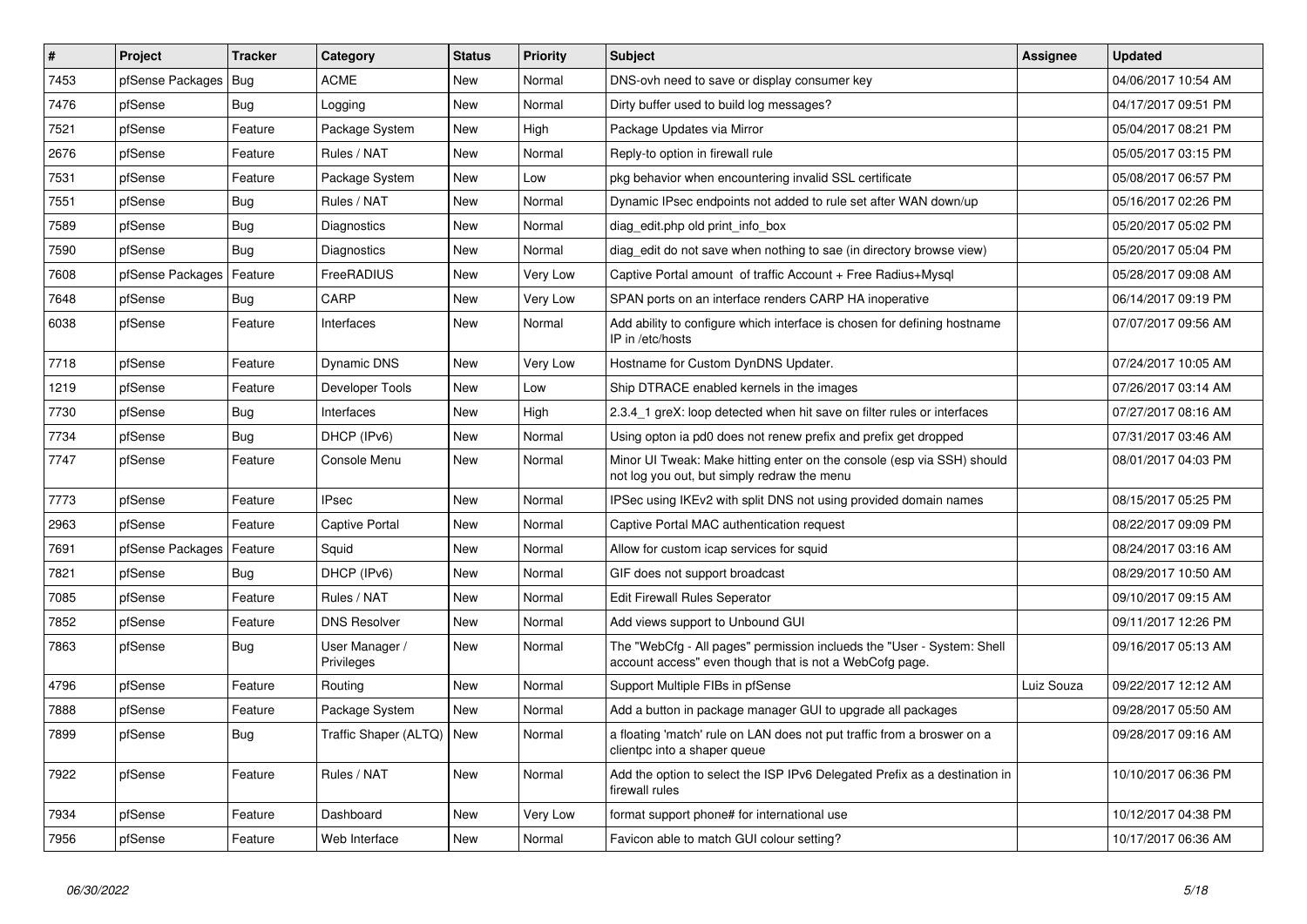| $\pmb{\#}$ | Project                    | <b>Tracker</b> | Category                            | <b>Status</b> | <b>Priority</b> | <b>Subject</b>                                                                                                                                                                | Assignee             | <b>Updated</b>      |
|------------|----------------------------|----------------|-------------------------------------|---------------|-----------------|-------------------------------------------------------------------------------------------------------------------------------------------------------------------------------|----------------------|---------------------|
| 7957       | pfSense                    | Feature        | Web Interface                       | <b>New</b>    | Normal          | GUI theme - separate "colour" from "compact/normal" in theme<br>dropdown                                                                                                      |                      | 10/17/2017 06:58 AM |
| 7971       | pfSense                    | Feature        | Captive Portal                      | New           | Normal          | Allow import, export and synchronization of MACs under Captive Portal<br>service                                                                                              |                      | 10/19/2017 04:56 AM |
| 7411       | pfSense Packages           | Todo           | ladvd                               | New           | Low             | LADVD Devices not wide enough                                                                                                                                                 |                      | 10/22/2017 05:04 AM |
| 7688       | pfSense                    | Feature        | Backup / Restore                    | <b>New</b>    | Low             | AutoConfigBackup - Info Icon - username only                                                                                                                                  |                      | 10/22/2017 10:46 AM |
| 7988       | pfSense                    | Feature        | Web Interface                       | <b>New</b>    | Normal          | Compact Theme based on Compact-RED with the default theme colors.                                                                                                             |                      | 10/23/2017 05:34 AM |
| 8004       | pfSense                    | <b>Bug</b>     | <b>NAT Reflection</b>               | <b>New</b>    | Normal          | Error notice for a deleted NAT that had a RULE or an existing NAT which<br>is claimed to have no NAT port                                                                     |                      | 10/24/2017 06:39 PM |
| 8050       | pfSense                    | <b>Bug</b>     | Interfaces                          | <b>New</b>    | High            | Enabling bridge while interfaces have link freezes console                                                                                                                    |                      | 11/03/2017 04:38 PM |
| 8066       | pfSense                    | <b>Bug</b>     | Routing                             | <b>New</b>    | Normal          | Static routes not applied when they go out a interface using carp                                                                                                             |                      | 11/08/2017 02:04 AM |
| 6752       | pfSense Packages           | Todo           | <b>Status Traffic Totals</b>        | <b>New</b>    | Low             | Traffic Totals Data Summary Graph                                                                                                                                             | <b>Jared Dillard</b> | 11/08/2017 08:58 AM |
| 8072       | pfSense                    | <b>Bug</b>     | <b>Traffic Shaper</b><br>(Limiters) | <b>New</b>    | Normal          | Limiter / Queue mask issues?                                                                                                                                                  | Ivor Kreso           | 11/08/2017 07:56 PM |
| 8073       | pfSense                    | Bug            | <b>IPsec</b>                        | <b>New</b>    | Normal          | Traffic inexplicably not going through IPSEC despite (in theory) matching<br><b>SPs</b>                                                                                       |                      | 11/09/2017 02:51 AM |
| 8078       | pfSense                    | Feature        | <b>PPP</b> Interfaces               | <b>New</b>    | Normal          | <b>PPPoE Reconnect Wait Time</b>                                                                                                                                              |                      | 11/09/2017 05:13 PM |
| 8089       | pfSense                    | Bug            | Interfaces                          | New           | High            | VLAN page breaks after config restore to new hardware.                                                                                                                        |                      | 11/21/2017 01:38 PM |
| 8121       | pfSense Packages           | Feature        | haproxy                             | New           | Normal          | haproxy, allow to generate backends even they don't seem to be used                                                                                                           |                      | 11/23/2017 04:04 AM |
| 3185       | pfSense                    | Feature        | DHCP (IPv6)                         | New           | Normal          | Accommodate a DHCPv6 failover-like mechanism                                                                                                                                  |                      | 11/24/2017 10:44 AM |
| 8130       | pfSense                    | <b>Bug</b>     | <b>Traffic Graphs</b>               | New           | Normal          | Status - Monitoring - Area chart displays traffic data differently than Line<br>or Bar charts                                                                                 |                      | 11/26/2017 01:40 PM |
| 8148       | pfSense Packages   Feature |                | OpenVPN Client<br>Export            | <b>New</b>    | Very Low        | OpenVPN - Output Windows Client .MSI Installer for GPO deployment                                                                                                             |                      | 11/30/2017 01:24 PM |
| 8157       | pfSense                    | Bug            | Dashboard                           | <b>New</b>    | Very Low        | Traffic Graph clutter from time to time                                                                                                                                       |                      | 12/03/2017 06:40 AM |
| 8158       | pfSense                    | <b>Bug</b>     | Interfaces                          | <b>New</b>    | High            | IPv6 Track Interface issue with more than one WAN-Gateway and a<br>number of internal interfaces at least track interface from one interface<br>does not work on regular base |                      | 12/03/2017 09:00 AM |
| 8161       | pfSense Packages           | Feature        | FreeRADIUS                          | <b>New</b>    | Very Low        | Add virtual server support to FreeRadius                                                                                                                                      |                      | 12/05/2017 01:57 PM |
| 8176       | pfSense                    | Bug            | Package System                      | New           | Normal          | ./schema/packages.dtd -- referenced in *xml, but missing?                                                                                                                     |                      | 12/09/2017 06:52 PM |
| 8178       | pfSense                    | Feature        | Package System                      | <b>New</b>    | Normal          | Allow setting attributes for form elements in package XML                                                                                                                     |                      | 12/09/2017 07:48 PM |
| 8199       | pfSense Packages           | Feature        | <b>BIND</b>                         | <b>New</b>    | Normal          | Support reordering and/or sort alphabetically across BIND package                                                                                                             |                      | 12/12/2017 02:05 AM |
| 8168       | pfSense                    | Feature        | IPsec                               | New           | Normal          | strongswan dhcp option                                                                                                                                                        |                      | 12/19/2017 04:14 AM |
| 8213       | pfSense Packages           | Bug            | haproxy                             | <b>New</b>    | Normal          | acl src file not populated from alias                                                                                                                                         |                      | 12/21/2017 02:02 PM |
| 7281       | pfSense                    | Feature        | OpenVPN                             | <b>New</b>    | Normal          | OpenVPN: Add support for IPv6 dynamic prefix selection                                                                                                                        |                      | 12/21/2017 08:56 PM |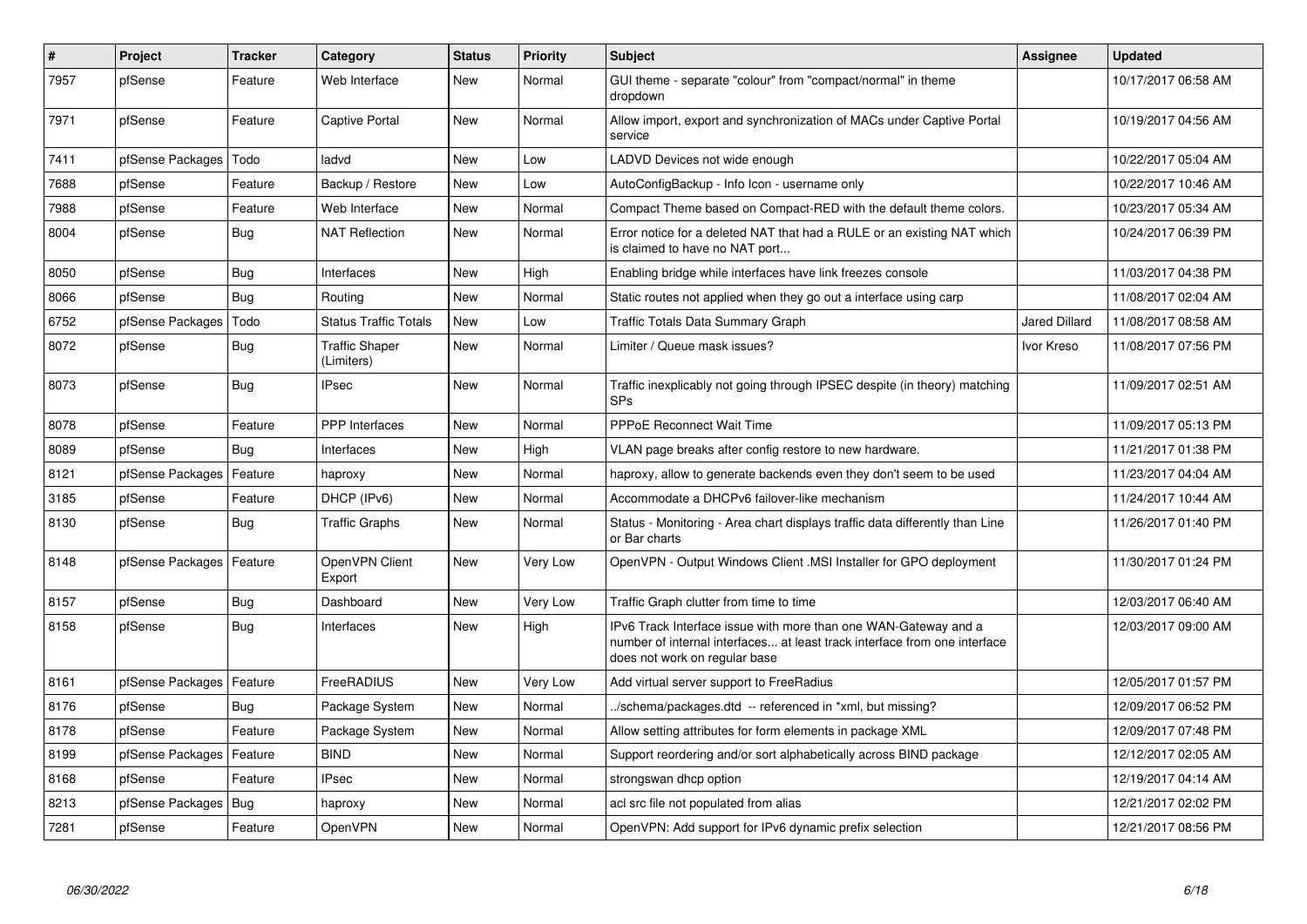| #    | Project                | Tracker    | Category                                 | <b>Status</b> | <b>Priority</b> | <b>Subject</b>                                                                                                          | Assignee             | <b>Updated</b>      |
|------|------------------------|------------|------------------------------------------|---------------|-----------------|-------------------------------------------------------------------------------------------------------------------------|----------------------|---------------------|
| 8236 | pfSense                | Feature    | <b>DNS Resolver</b>                      | <b>New</b>    | Normal          | Ability to configure "forward-first" and "forward-host" options for more<br>robust domain overrides in DNS Resolver     |                      | 12/26/2017 01:26 AM |
| 4899 | pfSense                | Feature    | DHCP (IPv4)                              | <b>New</b>    | Normal          | Additional BOOTP/DHCP Options should allow a force option                                                               |                      | 01/02/2018 02:24 PM |
| 8270 | pfSense                | Todo       | Web Interface                            | <b>New</b>    | Very Low        | Fix grammatically erroneous repetition                                                                                  |                      | 01/11/2018 08:19 AM |
| 7462 | pfSense Packages       | Bug        | haproxy                                  | <b>New</b>    | Normal          | HAproxy not rebinding properly after WAN DHCP IP change                                                                 |                      | 01/11/2018 09:15 AM |
| 8262 | pfSense                | Feature    | IPv6 Router<br>Advertisements<br>(RADVD) | <b>New</b>    | Normal          | Make each prefix flags configurable separately.                                                                         |                      | 01/16/2018 12:35 PM |
| 8180 | pfSense Packages       | Bug        | syslog-ng                                | New           | Normal          | syslog-ng default log file                                                                                              |                      | 01/16/2018 12:53 PM |
| 8285 | pfSense                | <b>Bug</b> | Web Interface                            | <b>New</b>    | Normal          | Actions on stale data may result in catastrophic results                                                                |                      | 01/16/2018 08:08 PM |
| 8229 | pfSense Packages       | Bug        | syslog-ng                                | <b>New</b>    | Normal          | syslog-ng stops parsing logs after logrotate run                                                                        |                      | 01/26/2018 12:00 PM |
| 7216 | pfSense                | Feature    | Web Interface                            | <b>New</b>    | Normal          | Allow user to choose date display format                                                                                | <b>Phillip Davis</b> | 02/02/2018 04:20 PM |
| 8295 | pfSense Packages       | Bug        | syslog-ng                                | <b>New</b>    | Normal          | syslog-ng logrotates tls files                                                                                          |                      | 02/14/2018 06:12 AM |
| 8224 | pfSense Packages       | Feature    | FreeRADIUS                               | <b>New</b>    | Normal          | Add "OU" field to FreeRADIUS page                                                                                       |                      | 02/21/2018 12:53 AM |
| 8346 | pfSense                | Feature    | <b>IPsec</b>                             | <b>New</b>    | Normal          | Let pFSense act as an IPSec XAuth VPN Client                                                                            |                      | 02/23/2018 07:39 AM |
| 8349 | pfSense                | Feature    | <b>Traffic Graphs</b>                    | <b>New</b>    | Normal          | Show the actual numerical information (upload/download speeds) in the<br>traffic graph dashboard widget                 | <b>Jared Dillard</b> | 02/28/2018 09:42 AM |
| 7495 | pfSense                | Feature    | <b>DNS Resolver</b>                      | <b>New</b>    | Low             | Ability to set TTL for local for Unbound host overrides and dhcp leases                                                 |                      | 03/06/2018 09:46 AM |
| 3882 | pfSense                | Feature    | Web Interface                            | <b>New</b>    | Normal          | Add OUI database to the base system, remove dependency on nmap                                                          |                      | 03/08/2018 06:44 PM |
| 8401 | pfSense                | <b>Bug</b> | Installer                                | <b>New</b>    | Normal          | Issues related to keys representing alphabetic characters specific to<br>Scandinavian languages and to some other keys. |                      | 03/30/2018 11:06 AM |
| 8406 | pfSense                | <b>Bug</b> | Dynamic DNS                              | <b>New</b>    | Normal          | DDNS IPV6 Cloudflare Client does not detect PPOE address                                                                |                      | 03/31/2018 11:56 AM |
| 8122 | pfSense                | Bug        | OpenVPN                                  | <b>New</b>    | Normal          | openypn client is unable to use OTP (temporary) passwords                                                               |                      | 04/16/2018 09:28 AM |
| 8474 | pfSense                | Feature    | <b>High Availability</b>                 | <b>New</b>    | Low             | Easier Conversion to HA Pair from Existing Non-HA Firewall                                                              |                      | 04/19/2018 11:52 PM |
| 701  | pfSense                | Feature    | Rules / NAT                              | <b>New</b>    | Normal          | Interface groups with NAT                                                                                               |                      | 05/11/2018 10:12 PM |
| 8532 | pfSense                | Feature    | <b>OpenVPN</b>                           | <b>New</b>    | Low             | Ability to add metric to pushed routes                                                                                  |                      | 05/22/2018 07:45 AM |
| 8438 | pfSense Packages       | <b>Bug</b> | haproxy                                  | <b>New</b>    | High            | haproxy: can't use ACL for cert with http-response actions                                                              |                      | 05/24/2018 01:12 PM |
| 6873 | pfSense                | <b>Bug</b> | DHCP (IPv6)                              | <b>New</b>    | Low             | radvd - Too many addresses in RDNSS section when previously using<br>DHCPv6                                             | Dominic<br>McKeown   | 06/06/2018 10:45 AM |
| 8560 | pfSense Packages   Bug |            | <b>ACME</b>                              | New           | Normal          | ACME: can't update DNS records in DNSMadeEasy registar for several<br>domains with different API keys/ids               |                      | 06/08/2018 01:28 PM |
| 8566 | pfSense                | <b>Bug</b> | CARP                                     | New           | Normal          | Wrong IPv6 source in NS request in case using of IPv6 alias                                                             |                      | 06/12/2018 01:26 PM |
| 8567 | pfSense                | Bug        | CARP                                     | New           | Normal          | Using IPv6 VIP alias for services may affect CARP IPv6 VIP work                                                         |                      | 06/12/2018 01:26 PM |
| 6988 | pfSense Packages       | Bug        | Snort                                    | New           | High            | SNORT Package PHP memory error                                                                                          |                      | 06/28/2018 10:00 PM |
| 1940 | pfSense                | Todo       | Logging                                  | New           | Normal          | Integrate rSyslogd                                                                                                      |                      | 07/06/2018 02:11 PM |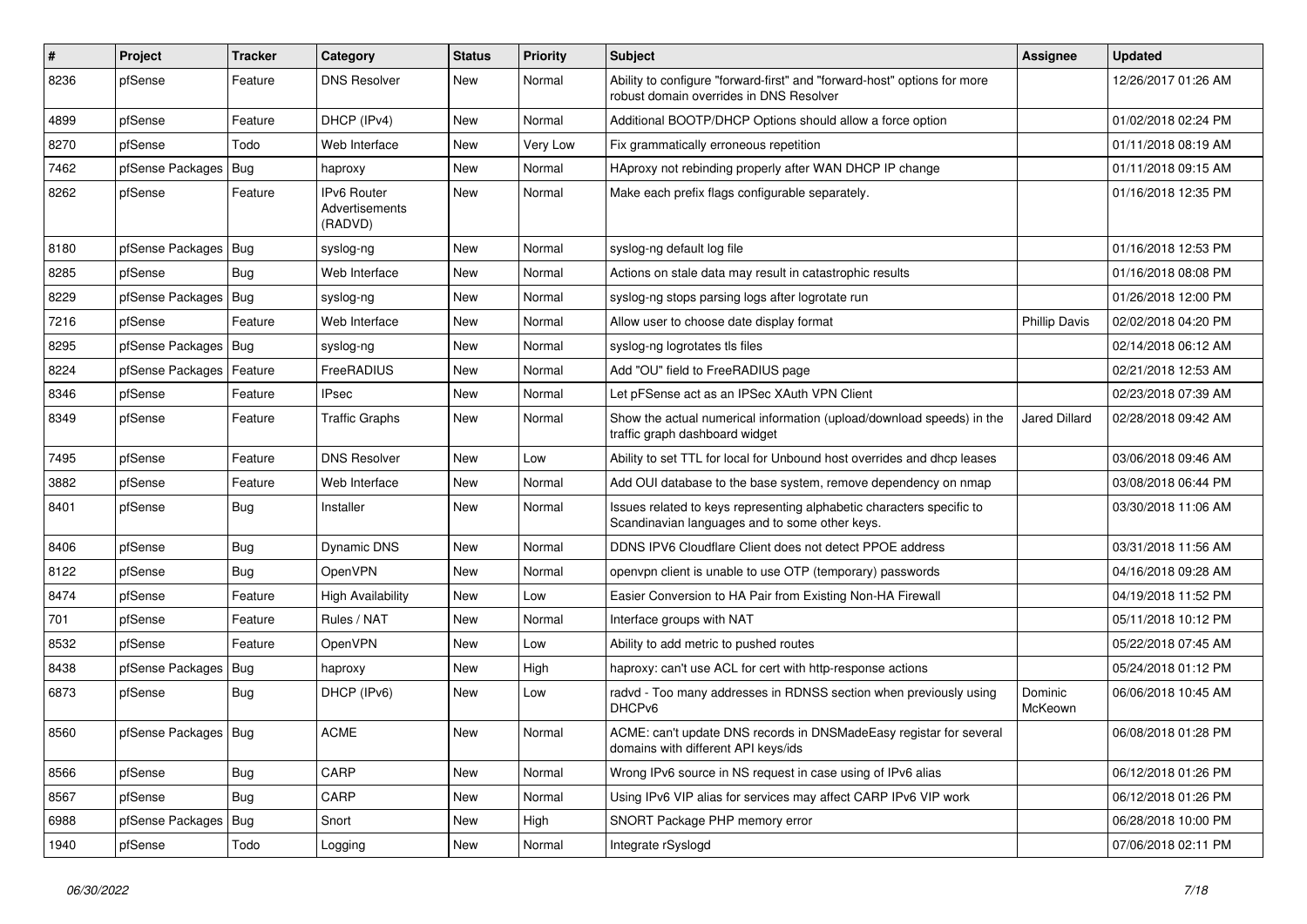| #    | Project                    | Tracker    | Category                            | <b>Status</b> | <b>Priority</b> | <b>Subject</b>                                                                                                                          | <b>Assignee</b> | <b>Updated</b>      |
|------|----------------------------|------------|-------------------------------------|---------------|-----------------|-----------------------------------------------------------------------------------------------------------------------------------------|-----------------|---------------------|
| 8599 | pfSense                    | Feature    | Rules / NAT                         | New           | Very Low        | IPv6 flow labels                                                                                                                        |                 | 07/16/2018 07:36 AM |
| 8641 | pfSense                    | Feature    | Web Interface                       | <b>New</b>    | Normal          | Need way to disable HSTS and/or replace webConfigurator certificate<br>from CLI                                                         |                 | 07/16/2018 10:21 AM |
| 8385 | pfSense                    | Feature    | Rules / NAT                         | <b>New</b>    | Normal          | Utilize IP addresses from successfully authenticated OpenVPN<br>endpoints to Update Firewall Rules                                      |                 | 07/19/2018 03:07 PM |
| 8419 | pfSense                    | Bug        | Web Interface                       | <b>New</b>    | Normal          | webgui, when menubar is fixed to the top of the screen, the last items of<br>long menus cannot be seen/used.                            |                 | 07/19/2018 03:10 PM |
| 1924 | pfSense                    | Feature    | Captive Portal                      | <b>New</b>    | Normal          | Ability of CP's allowed IP addresses to use aliases                                                                                     |                 | 07/26/2018 04:28 AM |
| 8705 | pfSense Packages           | Bug        | syslog-ng                           | <b>New</b>    | Normal          | Syslog-NG error in latest snapshot                                                                                                      |                 | 07/27/2018 10:17 AM |
| 8711 | pfSense                    | <b>Bug</b> | <b>IGMP Proxy</b>                   | <b>New</b>    | Normal          | igmpproxy with PPPoE Interfaces                                                                                                         |                 | 07/28/2018 09:21 AM |
| 8752 | pfSense Packages   Bug     |            | squidguard                          | <b>New</b>    | Normal          | For SquidGuard in "Common ACL" menu "Target Rules List" "access"<br>option always stays with default value '---' for my Target category |                 | 08/06/2018 05:53 AM |
| 8836 | pfSense Packages           | Feature    | FreeRADIUS                          | <b>New</b>    | Normal          | Define Idap group vlan assignment in users file                                                                                         |                 | 08/26/2018 07:53 AM |
| 8879 | pfSense                    | Feature    | DHCP (IPv4)                         | <b>New</b>    | Very Low        | DHCP options ADD force options                                                                                                          |                 | 09/07/2018 09:14 AM |
| 8902 | pfSense Packages   Bug     |            | haproxy                             | <b>New</b>    | Normal          | HAproxy package not use custom DNS for lookup on apply new config                                                                       |                 | 09/16/2018 08:16 AM |
| 9025 | pfSense Packages           | Bug        | squidguard                          | <b>New</b>    | Normal          | SquidGard + Target categories                                                                                                           |                 | 10/08/2018 01:00 AM |
| 1136 | pfSense                    | Feature    | Rules / NAT                         | <b>New</b>    | Normal          | Add logic to automatically avoid route-to for static route networks                                                                     |                 | 10/09/2018 05:11 AM |
| 8769 | pfSense Packages           | Feature    | FreeRADIUS                          | <b>New</b>    | Normal          | Allow FreeRADIUS users to change their own Passwords and Pins                                                                           |                 | 10/11/2018 11:34 AM |
| 9037 | pfSense                    | Bug        | <b>DNS Resolver</b>                 | <b>New</b>    | Normal          | Unbound not logging to syslog after reboot                                                                                              |                 | 10/12/2018 05:09 AM |
| 8869 | pfSense Packages           | Feature    | haproxy                             | <b>New</b>    | Normal          | HAproxy should use RFC 7919 DH parameter files                                                                                          |                 | 10/17/2018 10:46 AM |
| 9063 | pfSense                    | Feature    | Dynamic DNS                         | <b>New</b>    | Normal          | Allow dynamic DNS client entry to specify which Check IP service to use                                                                 |                 | 10/24/2018 11:53 AM |
| 9077 | pfSense Packages   Feature |            | haproxy                             | New           | Normal          | haproxy UI: Add seperator lines                                                                                                         |                 | 10/29/2018 06:06 AM |
| 9143 | pfSense Packages           | Bug        | ntop                                | <b>New</b>    | Normal          | ntopng not displaying values in historical correctly                                                                                    |                 | 11/22/2018 07:24 AM |
| 9149 | pfSense                    | Bug        | Package System                      | New           | Low             | Continued issues with /tmp and /var in RAM on 2.4                                                                                       |                 | 11/24/2018 11:56 AM |
| 9141 | pfSense Packages   Feature |            | <b>FRR</b>                          | <b>New</b>    | Very Low        | FRR xmlrpc                                                                                                                              | Jim Pingle      | 11/26/2018 07:49 AM |
| 8963 | pfSense                    | <b>Bug</b> | <b>Traffic Shaper</b><br>(Limiters) | <b>New</b>    | Normal          | 2.4.4 Limiters don't work after CARP fail-over                                                                                          |                 | 12/10/2018 06:40 AM |
| 9079 | pfSense Packages           | Bug        | ntop                                | New           | Normal          | High CPU usage of ntopng even during IDLE and no network traffic                                                                        |                 | 12/16/2018 02:40 PM |
| 9241 | pfSense                    | <b>Bug</b> | Interfaces                          | <b>New</b>    | Normal          | Ethernet link cycles up/down if "auto-negotiate" is explicitly selected in<br>interface configuration                                   |                 | 12/31/2018 08:36 PM |
| 9247 | pfSense Packages   Bug     |            | haproxy                             | New           | Low             | HAProxy multiple server selection on stats pages doesn't work                                                                           |                 | 01/02/2019 04:44 PM |
| 9261 | pfSense Packages           | Bug        | haproxy                             | New           | Normal          | haproxy GUI failure                                                                                                                     |                 | 01/08/2019 12:41 PM |
| 7244 | pfSense                    | Feature    | Developer Tools                     | New           | Normal          | Publish pfsense as a Vagrant Basebox                                                                                                    |                 | 01/29/2019 04:09 AM |
| 8232 | pfSense Packages           | Feature    | haproxy                             | New           | Normal          | different ssl options based on the sni name                                                                                             |                 | 01/30/2019 10:36 AM |
| 9299 | pfSense Packages           | Feature    | ACME                                | New           | Normal          | ACME package : Automate add/remove firewall rule for port forwarding                                                                    |                 | 01/30/2019 10:09 PM |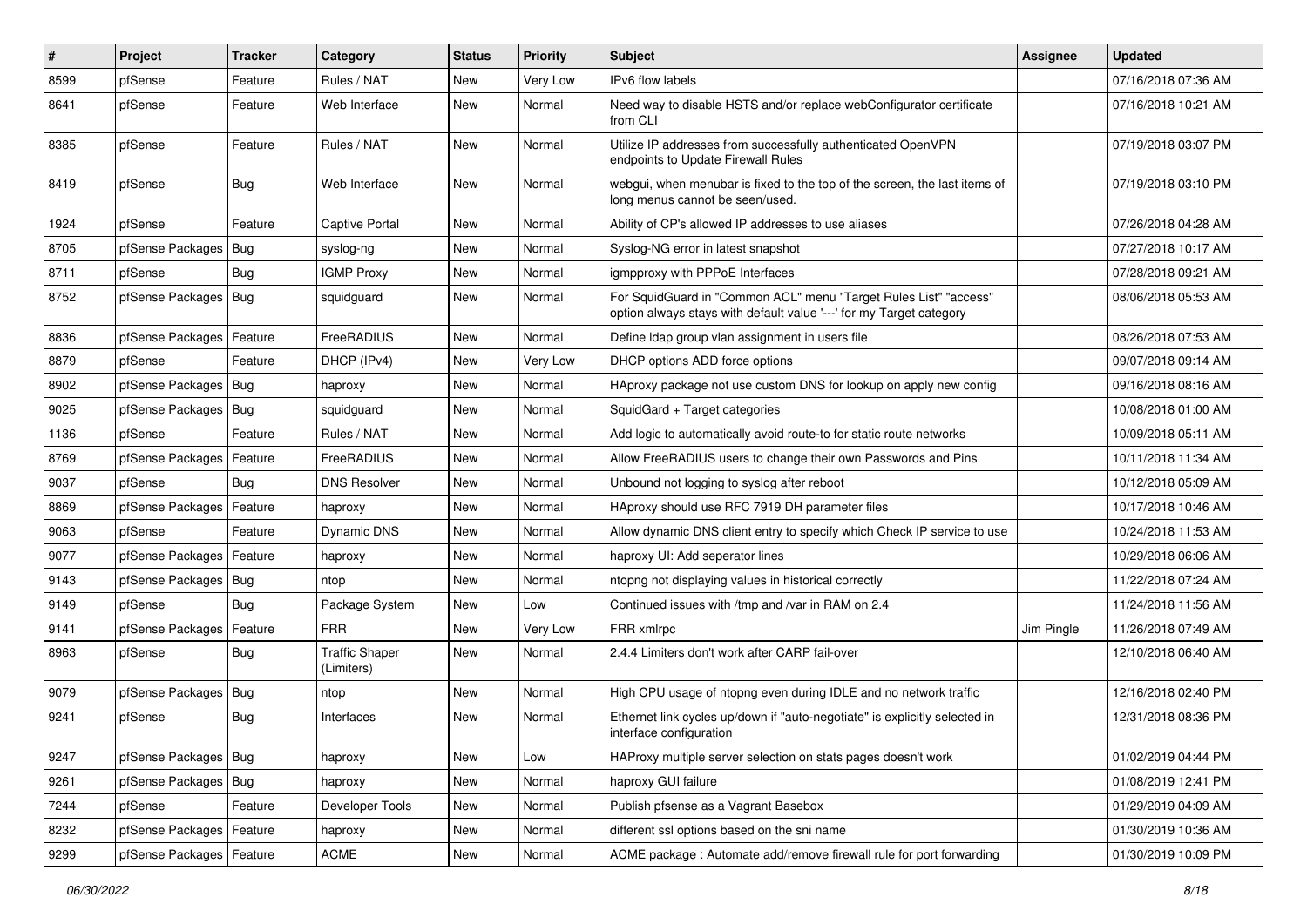| $\vert$ # | Project                    | <b>Tracker</b> | Category                     | <b>Status</b> | <b>Priority</b> | <b>Subject</b>                                                                                          | <b>Assignee</b> | <b>Updated</b>      |
|-----------|----------------------------|----------------|------------------------------|---------------|-----------------|---------------------------------------------------------------------------------------------------------|-----------------|---------------------|
| 9337      | pfSense Packages           | Bug            | Telegraf                     | New           | Normal          | Telegraf ping input fails                                                                               |                 | 02/18/2019 10:40 AM |
| 9336      | pfSense                    | Feature        | Notifications                | New           | Very Low        | Make Dynamic DNS update notification e-mail optional                                                    |                 | 02/18/2019 11:49 AM |
| 9138      | pfSense Packages           | Bug            | Telegraf                     | <b>New</b>    | Normal          | telegraf: add section for custom config lines                                                           |                 | 02/18/2019 03:36 PM |
| 9046      | pfSense Packages   Feature |                | Telegraf                     | <b>New</b>    | High            | telegraf feature request                                                                                |                 | 02/18/2019 03:38 PM |
| 8589      | pfSense Packages           | Bug            | FreeRADIUS                   | <b>New</b>    | Normal          | FreeRadius 0.15.5_2 ignoring tunnelled-reply=no                                                         |                 | 02/18/2019 03:40 PM |
| 8513      | pfSense Packages   Bug     |                | FreeRADIUS                   | <b>New</b>    | High            | Freeradius 3.x Idap problem                                                                             |                 | 02/18/2019 05:22 PM |
| 8230      | pfSense Packages   Feature |                | Telegraf                     | <b>New</b>    | Normal          | telegraf automatic input plugins configuration for enabled pfsense<br>package                           |                 | 02/18/2019 05:23 PM |
| 8197      | pfSense Packages   Bug     |                | <b>BIND</b>                  | <b>New</b>    | Normal          | BIND UI fails to properly update zone with inline DNSSEC signing<br>enabled                             |                 | 02/18/2019 05:23 PM |
| 7535      | pfSense Packages           | Feature        | Snort                        | <b>New</b>    | Normal          | Snort messages filling System / General. Should have its own log.                                       |                 | 02/18/2019 05:29 PM |
| 6861      | pfSense Packages   Bug     |                | haproxy                      | <b>New</b>    | Normal          | Ha-Proxy duplicated backend used in place of original backend                                           |                 | 02/18/2019 05:30 PM |
| 6784      | pfSense Packages           | Bug            | haproxy                      | New           | Normal          | HAProxy version .48 will not use URL Table Alias for front end listener                                 |                 | 02/18/2019 05:32 PM |
| 5646      | pfSense Packages           | Feature        | Squid                        | <b>New</b>    | Normal          | Squid3 package Authentication Method: Kerberos/AD                                                       |                 | 02/18/2019 05:34 PM |
| 9338      | pfSense                    | Bug            | <b>IGMP Proxy</b>            | <b>New</b>    | Normal          | igmpproxy ignoring downstream vlan interface                                                            |                 | 02/22/2019 03:48 AM |
| 9348      | pfSense Packages           | Bug            | ACME                         | <b>New</b>    | Normal          | Results of Acme certificate issuance/renewal are not properly formatted                                 |                 | 02/22/2019 12:08 PM |
| 9289      | pfSense Packages           | Feature        | Snort                        | <b>New</b>    | Normal          | Snort enable react                                                                                      |                 | 03/16/2019 09:04 PM |
| 3652      | pfSense                    | Feature        | OpenVPN                      | <b>New</b>    | Normal          | OpenVPN - Dynamic IPv6 Tunnel Network                                                                   |                 | 03/20/2019 09:50 AM |
| 9436      | pfSense                    | Feature        | <b>DNS Resolver</b>          | <b>New</b>    | Normal          | Unbound: enable dnstap support                                                                          |                 | 03/27/2019 07:54 PM |
| 9464      | pfSense                    | Feature        | Interfaces                   | <b>New</b>    | Normal          | Marvell 6000 -- netgate hardware (e.g.: XG-7100, XG-3100) internal<br>switch LACP support               |                 | 04/08/2019 07:58 AM |
| 9485      | pfSense                    | Bug            | User Manager /<br>Privileges | <b>New</b>    | Normal          | password match error on system usermanager causes Group<br>membership to be reset.                      |                 | 04/26/2019 08:52 AM |
| 9504      | pfSense                    | <b>Bug</b>     | Dynamic DNS                  | New           | Normal          | Multiple Dynamic DNS update notifications for the same interface, not<br>differentiated by the hostname |                 | 05/07/2019 07:46 AM |
| 9568      | pfSense Packages           | Bug            | Squid                        | <b>New</b>    | Normal          | UFSSwapDir::openLog: Failed to open swap log.                                                           |                 | 05/29/2019 09:18 PM |
| 9574      | pfSense                    | Feature        | Package System               | New           | Normal          | Show changelog at package upgrade                                                                       |                 | 06/02/2019 04:35 AM |
| 9599      | pfSense Packages           | Feature        | haproxy                      | <b>New</b>    | Normal          | Support for "peers" in HAproxy                                                                          |                 | 06/25/2019 01:47 AM |
| 8982      | pfSense Packages           | Feature        | haproxy                      | New           | Normal          | HAproxy ACL support for map in configuration UI                                                         |                 | 06/25/2019 01:49 AM |
| 9621      | pfSense                    | Feature        | User Manager /<br>Privileges | New           | Normal          | More convenient deletion of single user privileges                                                      |                 | 07/09/2019 03:09 AM |
| 9648      | pfSense Packages   Feature |                | haproxy                      | New           | Very Low        | Multiple node Sync HAProxy configuration to backup CARP members via<br>XMLRPC.                          |                 | 07/25/2019 10:04 AM |
| 9650      | pfSense                    | <b>Bug</b>     | Gateways                     | New           | Normal          | IPv6 connection drops (ir-)regular on Kabelvodafone (German cable<br>ISP)                               |                 | 07/27/2019 07:14 AM |
| 9664      | pfSense                    | Bug            | Dynamic DNS                  | New           | Normal          | DynDNS and Dual-wan problem with CloudFlare (works with No-Ip)                                          |                 | 08/03/2019 10:00 AM |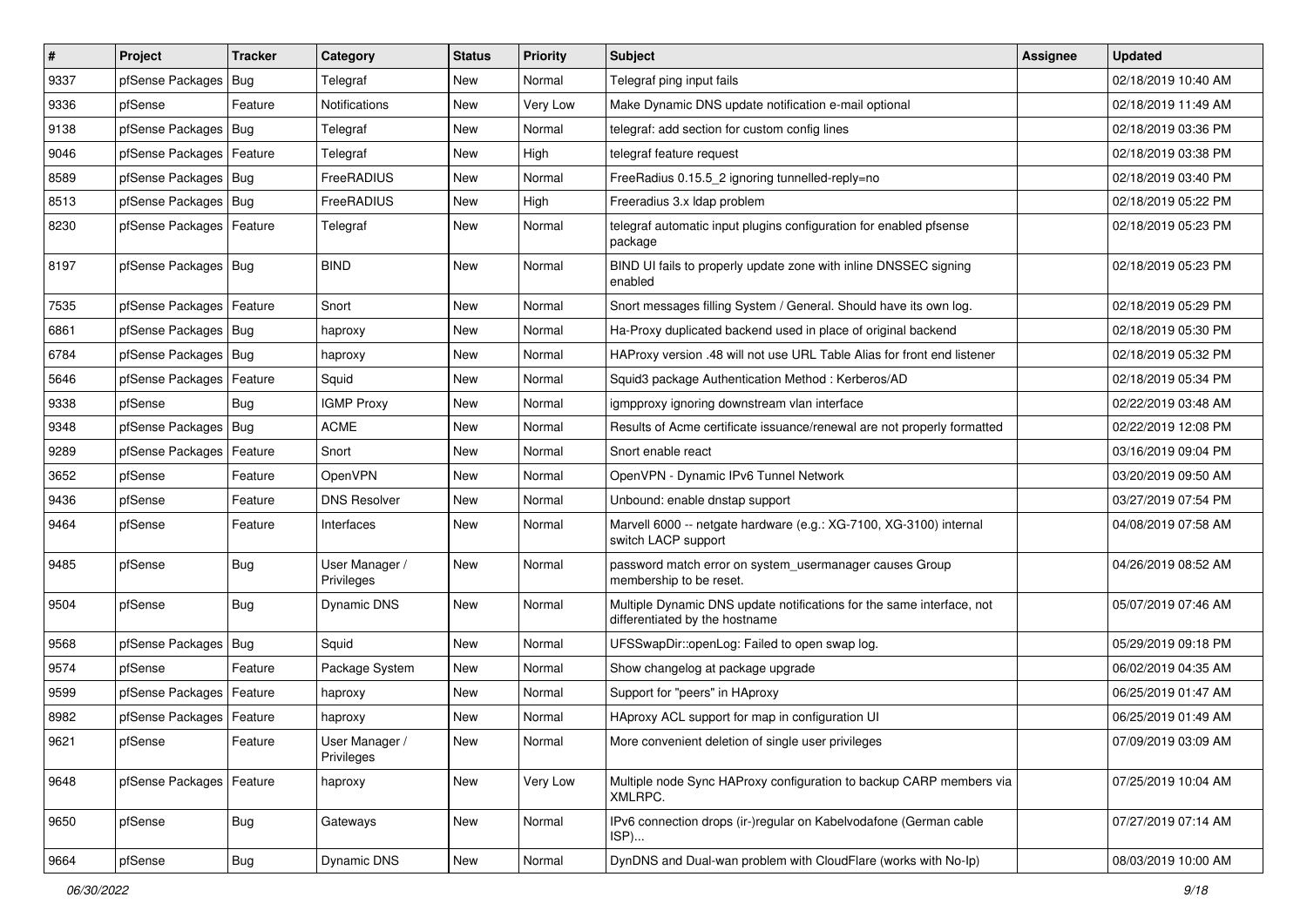| $\pmb{\#}$ | Project                    | <b>Tracker</b> | Category                                        | <b>Status</b> | <b>Priority</b> | <b>Subject</b>                                                                                                                  | <b>Assignee</b> | <b>Updated</b>      |
|------------|----------------------------|----------------|-------------------------------------------------|---------------|-----------------|---------------------------------------------------------------------------------------------------------------------------------|-----------------|---------------------|
| 7449       | pfSense Packages           | Feature        | OpenVPN Client<br>Export                        | New           | Normal          | feature request for openvpn-client-export package, add the support for<br>openvpn up and down script, for mapping network drive |                 | 08/06/2019 05:06 PM |
| 9085       | pfSense Packages           | Feature        | OpenVPN Client<br>Export                        | <b>New</b>    | Low             | OpenVPN connect/disconnect scripts                                                                                              |                 | 08/13/2019 09:15 AM |
| 9677       | pfSense                    | <b>Bug</b>     | Dashboard                                       | <b>New</b>    | Normal          | Dashboard hangs when widget needs data from a remote host which is<br>down                                                      |                 | 08/13/2019 09:15 AM |
| 7857       | pfSense                    | Bug            | Dashboard                                       | New           | Very Low        | Interfaces Widget U/I fails to wrap IPV6 addresses when the string is too<br>wide for the widget                                |                 | 08/13/2019 09:15 AM |
| 9229       | pfSense Packages   Bug     |                | Tinc                                            | <b>New</b>    | Normal          | Tinc package: no way of specifying multiple critical configuration<br>parameters from web interface                             |                 | 08/13/2019 09:25 AM |
| 8909       | pfSense Packages   Bug     |                | Tinc                                            | New           | Normal          | tinc package makes /rc.newwanip looping forever                                                                                 |                 | 08/13/2019 09:25 AM |
| 8146       | pfSense Packages           | Feature        | <b>BIND</b>                                     | New           | Normal          | Zone Domain Records more powerfull for BIND Zones                                                                               |                 | 08/13/2019 09:39 AM |
| 8099       | pfSense Packages           | Feature        | Telegraf                                        | <b>New</b>    | Normal          | Add more configuration flexibility to Telegraf                                                                                  |                 | 08/13/2019 09:39 AM |
| 7799       | pfSense                    | Feature        | Rules / NAT                                     | New           | Normal          | Make an ajax call to toggle logging by clicking on the logging icon next to<br>a rule                                           |                 | 08/13/2019 09:40 AM |
| 7737       | pfSense                    | <b>Bug</b>     | <b>IPv6 Router</b><br>Advertisements<br>(RADVD) | New           | Normal          | radvd error message                                                                                                             |                 | 08/13/2019 09:41 AM |
| 7602       | pfSense                    | Feature        | <b>Operating System</b>                         | <b>New</b>    | Normal          | Auto-Create bootable USB for recovery                                                                                           |                 | 08/13/2019 09:50 AM |
| 4928       | pfSense Packages           | Feature        | squidguard                                      | New           | Normal          | Surftool - New Package to turn squidguard groups(/acls) on or off                                                               |                 | 08/13/2019 09:57 AM |
| 6789       | pfSense Packages           | Feature        | Squid                                           | <b>New</b>    | Normal          | disgest_ldap_auth                                                                                                               |                 | 08/13/2019 09:57 AM |
| 8517       | pfSense Packages   Feature |                | New Package<br>Request                          | New           | Normal          | OpenConnect client                                                                                                              |                 | 08/13/2019 10:01 AM |
| 3424       | pfSense Packages   Feature |                | New Package<br>Request                          | New           | Normal          | SCEP server                                                                                                                     |                 | 08/13/2019 10:02 AM |
| 385        | pfSense                    | Feature        | Captive Portal                                  | <b>New</b>    | Normal          | Reverse captive portal                                                                                                          |                 | 08/13/2019 12:23 PM |
| 2771       | pfSense                    | Feature        | Rules / NAT                                     | New           | Normal          | Add packet tracing simulator                                                                                                    |                 | 08/13/2019 12:24 PM |
| 2024       | pfSense                    | Feature        | Package System                                  | New           | Normal          | RRD Graphs for packages                                                                                                         |                 | 08/13/2019 12:24 PM |
| 1890       | pfSense                    | <b>Bug</b>     | Translations                                    | <b>New</b>    | Normal          | No gettext support in console scripts                                                                                           |                 | 08/13/2019 12:24 PM |
| 6029       | pfSense                    | <b>Bug</b>     | XML Parser                                      | New           | Normal          | Unhelpful error messages in xmlparse*.inc and generally                                                                         |                 | 08/13/2019 12:52 PM |
| 5902       | pfSense                    | Todo           | Configuration<br>Backend                        | New           | Normal          | Use a common place for default values                                                                                           |                 | 08/13/2019 12:53 PM |
| 4707       | pfSense                    | Feature        | Rules / NAT                                     | New           | Normal          | Can't override block port 0 rules in filter.inc                                                                                 |                 | 08/13/2019 12:53 PM |
| 5080       | pfSense                    | Feature        | DHCP (IPv4)                                     | New           | Normal          | Settings tab under Services>DHCP Server                                                                                         |                 | 08/13/2019 12:53 PM |
| 4472       | pfSense                    | Feature        | Build / Release                                 | New           | Normal          | Cryptographically sign every (sub-)release                                                                                      |                 | 08/13/2019 12:53 PM |
| 6539       | pfSense                    | Feature        | Rules / NAT                                     | New           | Normal          | ICMPv6 filtering requires multiple rules - no range support                                                                     |                 | 08/13/2019 01:23 PM |
| 6501       | pfSense                    | Todo           | Web Interface                                   | New           | Normal          | Tightening up subnet expansion                                                                                                  |                 | 08/13/2019 01:23 PM |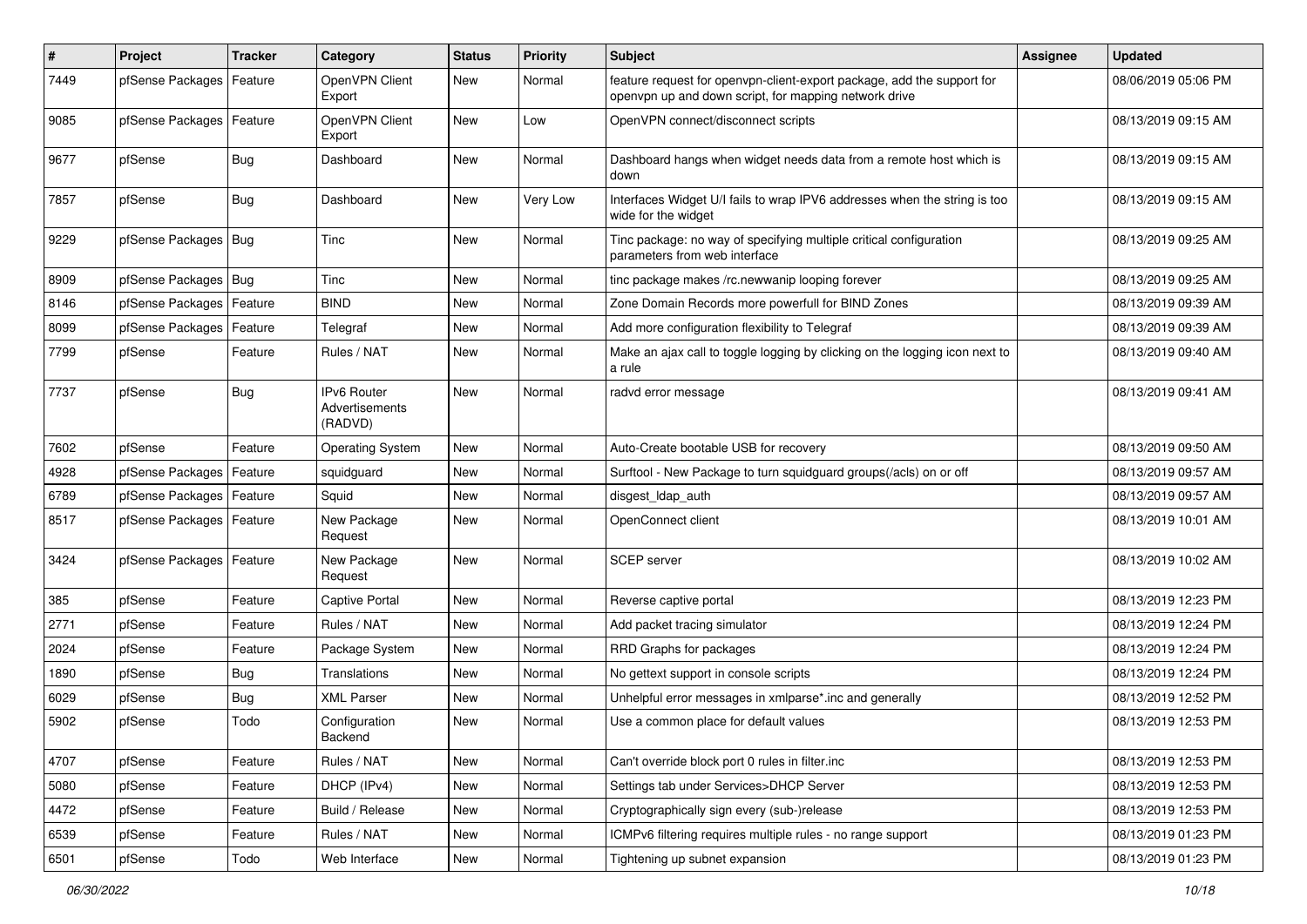| $\vert$ # | Project          | <b>Tracker</b> | Category                                        | <b>Status</b> | <b>Priority</b> | <b>Subject</b>                                                                                   | <b>Assignee</b> | <b>Updated</b>      |
|-----------|------------------|----------------|-------------------------------------------------|---------------|-----------------|--------------------------------------------------------------------------------------------------|-----------------|---------------------|
| 6470      | pfSense Packages | Feature        | New Package<br>Request                          | <b>New</b>    | Normal          | CloudFlare Integration Module                                                                    |                 | 08/13/2019 01:23 PM |
| 6469      | pfSense          | Feature        | Console Menu                                    | <b>New</b>    | Normal          | Improve help + self documentation in console PHP shell                                           |                 | 08/13/2019 01:23 PM |
| 6412      | pfSense          | Feature        | <b>Operating System</b>                         | <b>New</b>    | Normal          | Add includedir directive for /var/etc/xinet.d to xinetd configuration                            |                 | 08/13/2019 01:23 PM |
| 6398      | pfSense          | <b>Bug</b>     | Configuration<br>Backend                        | <b>New</b>    | Normal          | If config cannot be loaded due to corruption or bug, it isn't handled<br>gracefully (just stops) |                 | 08/13/2019 01:23 PM |
| 5652      | pfSense          | Bug            | Authentication                                  | <b>New</b>    | Normal          | Radius IETF Class Group Assignment - Incorrect Standard                                          |                 | 08/13/2019 01:39 PM |
| 6615      | pfSense          | Feature        | DHCP (IPv4)                                     | <b>New</b>    | Normal          | new DHCP server option                                                                           |                 | 08/13/2019 01:39 PM |
| 6604      | pfSense          | Feature        | <b>NTPD</b>                                     | <b>New</b>    | Normal          | Allow NTP server list to be overridden by DHCP/PPP                                               |                 | 08/13/2019 01:39 PM |
| 6555      | pfSense Packages | Feature        | New Package<br>Request                          | <b>New</b>    | Normal          | Support IEEE 1588                                                                                |                 | 08/13/2019 01:40 PM |
| 6554      | pfSense          | Feature        | <b>NTPD</b>                                     | <b>New</b>    | Normal          | Reintroduce NTP mode7 for IEEE 1588 PTPd interop                                                 |                 | 08/13/2019 01:40 PM |
| 6332      | pfSense          | Todo           | Web Interface                                   | <b>New</b>    | Normal          | Upgrade encryption options to cover current range of recommendations                             |                 | 08/13/2019 02:34 PM |
| 6816      | pfSense          | Feature        | IPv6 Router<br>Advertisements<br>(RADVD)        | New           | Normal          | Status and/or Diagnostics page for radvd                                                         |                 | 08/13/2019 02:35 PM |
| 6796      | pfSense          | Feature        | Interfaces                                      | <b>New</b>    | Normal          | Allow hostnames as GRE and GIF endpoints                                                         |                 | 08/13/2019 02:35 PM |
| 7030      | pfSense          | Feature        | Multi-WAN                                       | <b>New</b>    | Very Low        | New Feature Load Balance Per Amount Of GB                                                        |                 | 08/13/2019 02:56 PM |
| 6977      | pfSense          | Bug            | Interfaces                                      | <b>New</b>    | Normal          | VLAN traffic is erroneously counted as underlying iface (untagged) traffic                       |                 | 08/13/2019 02:56 PM |
| 5619      | pfSense          | Feature        | <b>Operating System</b>                         | New           | Normal          | Curl with ARES support                                                                           |                 | 08/13/2019 02:56 PM |
| 7385      | pfSense          | Todo           | Web Interface                                   | New           | Normal          | Sanitize PHP includes                                                                            |                 | 08/13/2019 03:22 PM |
| 6541      | pfSense          | Bug            | <b>IPv6 Router</b><br>Advertisements<br>(RADVD) | <b>New</b>    | Normal          | IPv6 RAs always include on-link prefix; clients may not use DHCPv6<br>managed addresses          |                 | 08/13/2019 03:23 PM |
| 7738      | pfSense          | Feature        | <b>IPsec</b>                                    | <b>New</b>    | Normal          | Highlight which IPSec (or other VPN) crypto modes are<br>hardware-accelerated in the UI          |                 | 08/13/2019 03:46 PM |
| 7430      | pfSense          | Bug            | Interfaces                                      | <b>New</b>    | Normal          | pfsense-utils.inc - where is ipaddr configured() should account for<br>loopback interface        |                 | 08/13/2019 03:48 PM |
| 7761      | pfSense          | Feature        | Rules / NAT                                     | <b>New</b>    | Normal          | Add a way to match on IPv6 proto=0 (hop-by-hop header extension)                                 |                 | 08/13/2019 03:49 PM |
| 7800      | pfSense          | Feature        | Logging                                         | New           | Normal          | Add option for state logging                                                                     |                 | 08/13/2019 03:51 PM |
| 7812      | pfSense          | Feature        | Web Interface                                   | <b>New</b>    | Normal          | ZFS handling of autopreplace                                                                     |                 | 08/13/2019 03:53 PM |
| 8036      | pfSense          | Feature        | <b>IPsec</b>                                    | <b>New</b>    | Normal          | Want to run multiple Mobile Client IKEv2 server instances                                        |                 | 08/14/2019 09:31 AM |
| 7881      | pfSense          | Feature        | <b>OpenVPN</b>                                  | <b>New</b>    | Normal          | OpenVPN client - add support for multiple server entries                                         |                 | 08/14/2019 09:32 AM |
| 7541      | pfSense          | Feature        | Installer                                       | <b>New</b>    | Normal          | ZFS Install, add hot spare option                                                                |                 | 08/14/2019 09:32 AM |
| 8177      | pfSense          | <b>Bug</b>     | Package System                                  | New           | Normal          | '/xsl/package.xsl" is referenced in package XML files but not on the<br>firewall                 |                 | 08/14/2019 09:56 AM |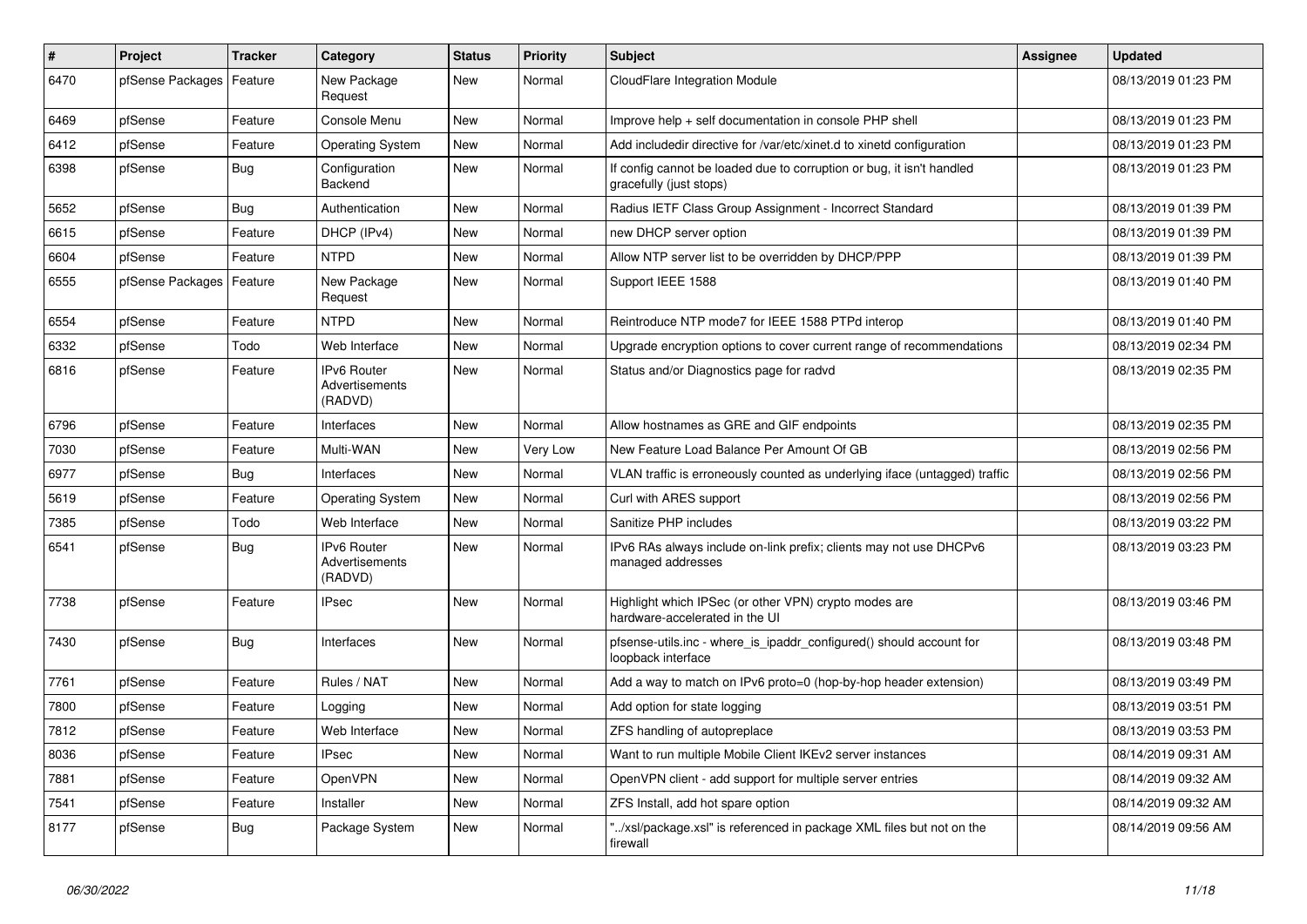| $\sharp$ | Project                    | <b>Tracker</b> | Category              | <b>Status</b> | Priority | <b>Subject</b>                                                                                                                     | Assignee             | <b>Updated</b>      |
|----------|----------------------------|----------------|-----------------------|---------------|----------|------------------------------------------------------------------------------------------------------------------------------------|----------------------|---------------------|
| 7289     | pfSense                    | Bug            | Certificates          | <b>New</b>    | Low      | Generating 4096bit Certificate                                                                                                     |                      | 08/14/2019 09:56 AM |
| 8372     | pfSense                    | Feature        | Logging               | <b>New</b>    | Normal   | add gui setting to adjust refresh rate for dynamic firewall logs                                                                   |                      | 08/14/2019 10:31 AM |
| 8274     | pfSense                    | Feature        | Traffic Graphs        | New           | Normal   | Reverse Inverse Traffic Graph View                                                                                                 | <b>Jared Dillard</b> | 08/14/2019 10:31 AM |
| 8526     | pfSense                    | <b>Bug</b>     | Interfaces            | <b>New</b>    | Normal   | DHCP client ignores server replies when 802.1q tagging is used                                                                     |                      | 08/14/2019 10:52 AM |
| 8458     | pfSense                    | Feature        | Dashboard             | <b>New</b>    | Low      | Allow reordering of interface widget                                                                                               |                      | 08/14/2019 10:52 AM |
| 8076     | pfSense                    | <b>Bug</b>     | Backup / Restore      | <b>New</b>    | Normal   | User can easily apply an unusable interface configuration after restore                                                            |                      | 08/14/2019 10:52 AM |
| 8435     | pfSense                    | <b>Bug</b>     | Interfaces            | <b>New</b>    | Normal   | DHCPv6 unusable in certain circumstances (US AT&T Fiber, etc.)                                                                     |                      | 08/14/2019 10:52 AM |
| 8929     | pfSense                    | Feature        | Web Interface         | <b>New</b>    | Normal   | Scroll bar css dark theme                                                                                                          |                      | 08/14/2019 12:16 PM |
| 8743     | pfSense                    | Todo           | Gateways              | <b>New</b>    | Low      | Gateway Groups page should list gateways in tier order                                                                             |                      | 08/14/2019 12:16 PM |
| 9087     | pfSense                    | Bug            | <b>Traffic Graphs</b> | <b>New</b>    | Normal   | Traffic Graph Widget Legend Not Updating                                                                                           |                      | 08/14/2019 12:38 PM |
| 9060     | pfSense                    | Feature        | Logging               | New           | Normal   | add rule name filtering field for firewall log viewer                                                                              |                      | 08/14/2019 12:38 PM |
| 9035     | pfSense                    | Bug            | Rules / NAT           | <b>New</b>    | Normal   | Inactive Interfaces are Hidden in Firewall Rules                                                                                   |                      | 08/14/2019 12:39 PM |
| 9222     | pfSense                    | Feature        | Authentication        | <b>New</b>    | Normal   | Add sshguard log when release an IP                                                                                                |                      | 08/14/2019 01:00 PM |
| 9167     | pfSense                    | <b>Bug</b>     | Rules / NAT           | <b>New</b>    | Normal   | Some Important ICMPv6 Traffic Not Allowed by Default Rules                                                                         |                      | 08/14/2019 01:00 PM |
| 9343     | pfSense                    | Bug            | DHCP (IPv4)           | <b>New</b>    | Normal   | diag_arp.php times out with large DHCPD leases table                                                                               |                      | 08/14/2019 01:19 PM |
| 9288     | pfSense                    | Feature        | Authentication        | <b>New</b>    | Normal   | SSHGuard add pfSense signature in standard                                                                                         |                      | 08/14/2019 01:19 PM |
| 9486     | pfSense Packages           | Bug            | softflowd             | <b>New</b>    | Very Low | ifindex values used for softflowd are incorrect                                                                                    |                      | 08/14/2019 02:30 PM |
| 9591     | pfSense                    | Feature        | Rules / NAT           | <b>New</b>    | Normal   | Add under firewall rules a search box                                                                                              |                      | 08/14/2019 02:39 PM |
| 9585     | pfSense                    | Bug            | Interfaces            | <b>New</b>    | Normal   | 6RD: Unable to reach hosts on within same 6rd-domain                                                                               |                      | 08/14/2019 02:39 PM |
| 9575     | pfSense                    | Feature        | DHCP (IPv6)           | New           | Very Low | RFC 7078 - Distributing Address Selection Policy Using DHCPv6                                                                      |                      | 08/14/2019 02:39 PM |
| 9293     | pfSense                    | Feature        | Web Interface         | <b>New</b>    | Low      | Provide WebUI message (banner) prior to login                                                                                      |                      | 08/14/2019 02:39 PM |
| 9627     | pfSense                    | Feature        | <b>Captive Portal</b> | <b>New</b>    | Normal   | Captive Portal only shows authenticated users                                                                                      |                      | 08/14/2019 02:48 PM |
| 4681     | pfSense                    | Feature        | Backup / Restore      | <b>New</b>    | Normal   | AutoConfigBackup make a way to easily download a saved backup                                                                      |                      | 08/16/2019 12:46 PM |
| 7757     | pfSense                    | Bug            | Backup / Restore      | New           | Normal   | Auto Config Backup fails to upload unless Default Gateway is up                                                                    |                      | 08/16/2019 12:47 PM |
| 8500     | pfSense                    | <b>Bug</b>     | Dynamic DNS           | <b>New</b>    | Low      | Incorrect categorization of status/info messages from phpDynDNS                                                                    |                      | 08/16/2019 12:50 PM |
| 8031     | pfSense Packages           | Feature        | FreeRADIUS            | <b>New</b>    | Normal   | FreeRADIUS copy entry function                                                                                                     |                      | 08/16/2019 01:01 PM |
| 7686     | pfSense Packages   Feature |                | haproxy               | <b>New</b>    | Normal   | Add option in HAProxy to configure SSL defaults based on the Mozilla<br><b>SSL Configuration Generator</b>                         |                      | 08/16/2019 01:09 PM |
| 2774     | pfSense                    | Feature        | DHCP (IPv4)           | <b>New</b>    | Normal   | Extend DHCP Pools code to allow using different subnets                                                                            |                      | 08/19/2019 10:27 AM |
| 2323     | pfSense                    | Feature        | DHCP (IPv4)           | <b>New</b>    | Low      | GUI doesn't allow to configure DHCP server to serve IP addresses<br>belonging to subnets wich are not associated with an interface |                      | 08/19/2019 10:27 AM |
| 7964     | pfSense                    | <b>Bug</b>     | Multi-WAN             | <b>New</b>    | Normal   | Restart openvpn on gateway switching                                                                                               |                      | 08/19/2019 12:35 PM |
| 6845     | pfSense                    | Feature        | Interfaces            | <b>New</b>    | Normal   | DHCP / DHCPv6 WAN client status page                                                                                               |                      | 08/19/2019 12:37 PM |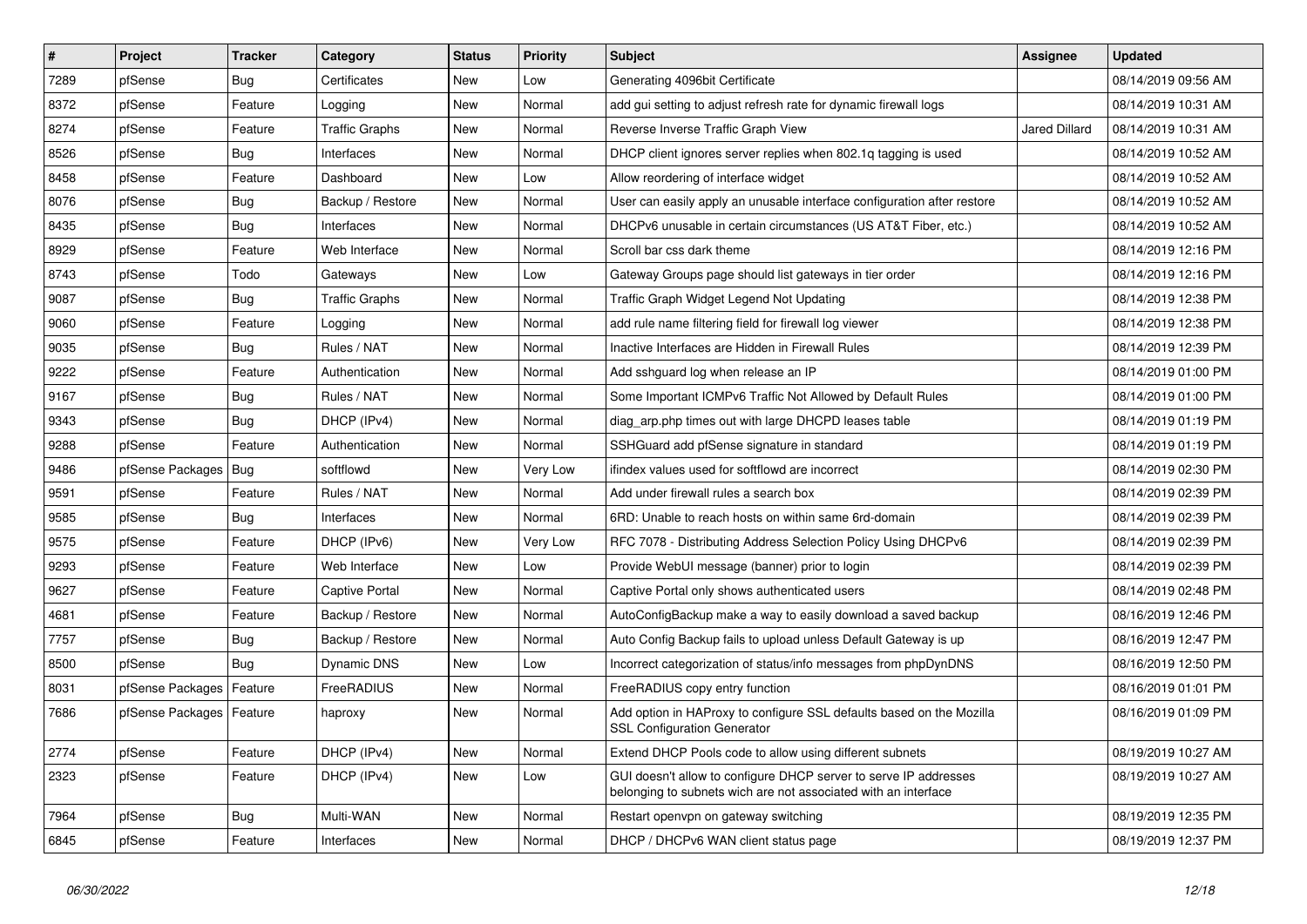| ∦    | Project                    | <b>Tracker</b> | Category                                 | <b>Status</b> | <b>Priority</b> | <b>Subject</b>                                                                                    | Assignee     | <b>Updated</b>      |
|------|----------------------------|----------------|------------------------------------------|---------------|-----------------|---------------------------------------------------------------------------------------------------|--------------|---------------------|
| 7720 | pfSense                    | Feature        | Hardware / Drivers                       | New           | Normal          | Add general watchdog kernel modules (like ichwd) and watchdogd<br>support in the GUI.             |              | 08/19/2019 01:20 PM |
| 9495 | pfSense Packages           | Bug            | AWS VPC                                  | <b>New</b>    | Normal          | AWS VPC VPN wizard produces incorrect config (SHA256 should be<br>SHA <sub>1</sub> )              |              | 08/19/2019 02:45 PM |
| 7683 | pfSense Packages   Feature |                | New Package<br>Request                   | <b>New</b>    | Low             | Splunk Universal Forwarder Package                                                                |              | 08/19/2019 02:54 PM |
| 9038 | pfSense                    | Feature        | Logging                                  | <b>New</b>    | Normal          | Live view of any log file                                                                         |              | 08/19/2019 02:55 PM |
| 9140 | pfSense                    | Bug            | Logging                                  | <b>New</b>    | Very Low        | Unexpected rule can be displayed when looking up filter log entry with<br>multiple matching rules |              | 08/19/2019 02:56 PM |
| 7699 | pfSense Packages           | Feature        | OpenVPN Client<br>Export                 | <b>New</b>    | Normal          | OpenVPN Client Export - Default Gateway                                                           |              | 08/19/2019 03:32 PM |
| 7902 | pfSense Packages   Feature |                | OpenVPN Client<br>Export                 | <b>New</b>    | Low             | allow vpn client export of other to be a blank field                                              |              | 08/19/2019 03:33 PM |
| 9690 | pfSense                    | Bug            | Interfaces                               | <b>New</b>    | Normal          | Ethernet flow control should be disabled by default                                               |              | 08/19/2019 06:45 PM |
| 6574 | pfSense                    | Feature        | Hardware / Drivers                       | <b>New</b>    | Normal          | Support USB RNDIS network interfaces                                                              |              | 08/20/2019 08:46 AM |
| 7212 | pfSense                    | Feature        | Hardware / Drivers                       | New           | Normal          | Provide Driver for SG-1000 Crypto Accelerator                                                     | Luiz Souza   | 08/20/2019 08:46 AM |
| 8309 | pfSense                    | Feature        | Hardware / Drivers                       | <b>New</b>    | Normal          | Include apuled driver to add support for LEDs on PC Engines APU<br>boards                         | Darryn Storm | 08/20/2019 08:47 AM |
| 4914 | pfSense                    | Feature        | Diagnostics                              | New           | Low             | <b>Packet Capture Settings</b>                                                                    |              | 08/20/2019 08:51 AM |
| 7414 | pfSense Packages           | Feature        | Snort                                    | <b>New</b>    | Normal          | snort needs automated refresh on ip change                                                        |              | 08/20/2019 08:55 AM |
| 9662 | pfSense Packages   Bug     |                | pfBlockerNG                              | <b>New</b>    | Normal          | PfblockerNG do not update after pfsense reboot and wait for next cron<br>task                     |              | 08/20/2019 09:00 AM |
| 8279 | pfSense Packages           | Feature        | pfBlockerNG                              | <b>New</b>    | Normal          | Consider adding a new option to the Rule Order                                                    |              | 08/20/2019 09:00 AM |
| 9192 | pfSense                    | Bug            | PPP Interfaces                           | <b>New</b>    | Normal          | PPPoE daemon selects wrong interface                                                              |              | 08/20/2019 10:05 AM |
| 8804 | pfSense                    | Bug            | <b>PPP</b> Interfaces                    | New           | Normal          | Netgate SG-1000 PPPoE Keepalives not prioritized, internet drops                                  |              | 08/20/2019 10:06 AM |
| 8512 | pfSense                    | Bug            | PPP Interfaces                           | New           | Normal          | PPPoE reconnect fails after interface flap                                                        |              | 08/20/2019 10:06 AM |
| 1833 | pfSense                    | Feature        | PPTP                                     | New           | Normal          | PPTP type WAN IPv6 support                                                                        |              | 08/20/2019 10:12 AM |
| 3162 | pfSense                    | Feature        | <b>PPP</b> Interfaces                    | <b>New</b>    | Low             | <b>MLPPP Status of connections</b>                                                                |              | 08/20/2019 10:20 AM |
| 4470 | pfSense                    | Feature        | IPv6 Router<br>Advertisements<br>(RADVD) | <b>New</b>    | Normal          | RA page in GUI                                                                                    |              | 08/20/2019 12:20 PM |
| 7303 | pfSense                    | <b>Bug</b>     | IPv6 Router<br>Advertisements<br>(RADVD) | New           | Normal          | ipv6 connectivity lost on pfSense reboot                                                          |              | 08/20/2019 12:23 PM |
| 1937 | pfSense                    | Feature        | Rules / NAT                              | New           | Normal          | Support for rule groupings                                                                        |              | 08/20/2019 12:42 PM |
| 1947 | pfSense                    | Feature        | Rules / NAT                              | New           | Normal          | Option to kill all states when creating a block rule                                              |              | 08/20/2019 01:09 PM |
| 7974 | pfSense                    | Feature        | Dashboard                                | New           | Normal          | <b>ZFS RAID Monitor Not available</b>                                                             |              | 08/20/2019 01:34 PM |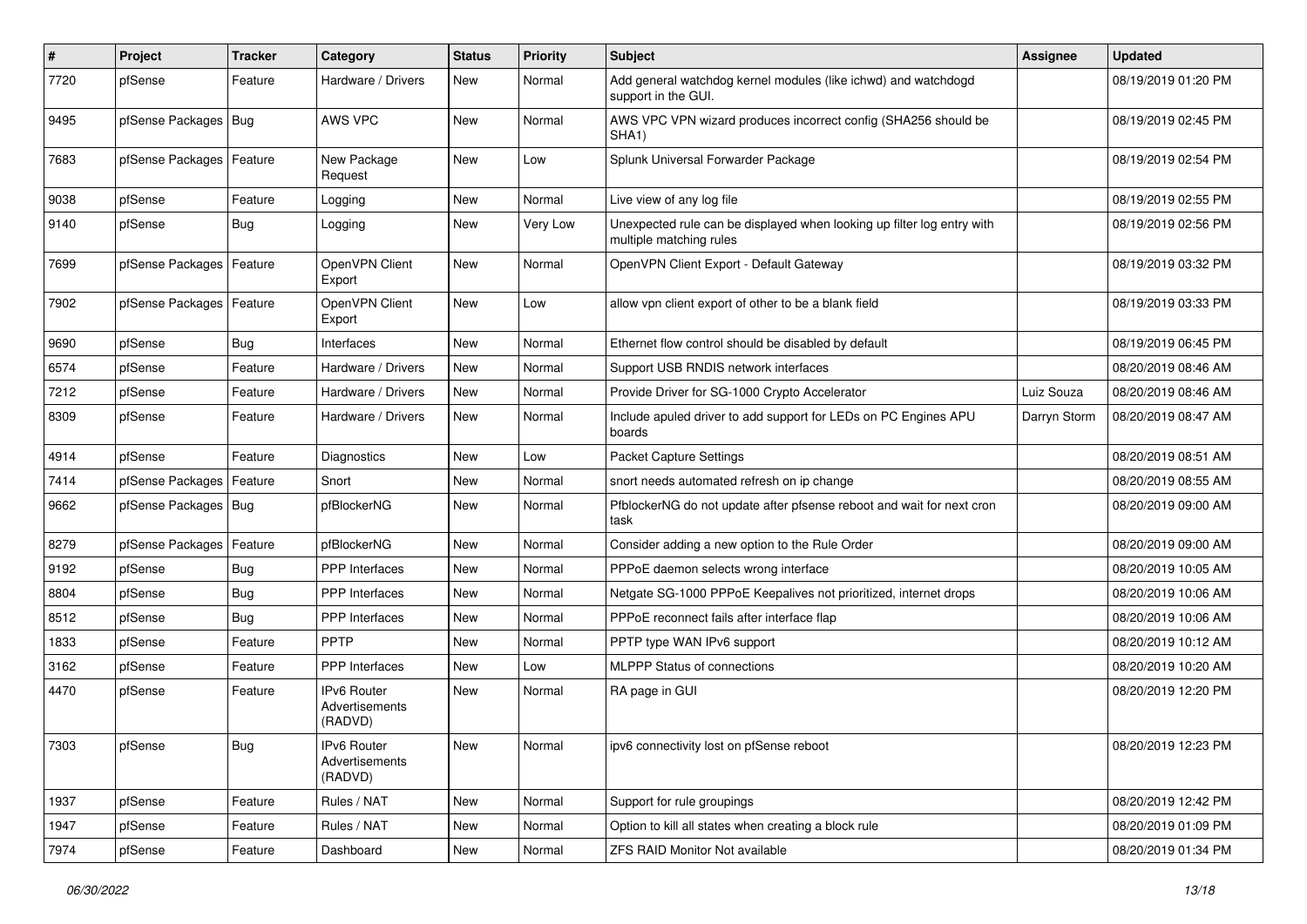| #    | Project | <b>Tracker</b> | Category                            | <b>Status</b> | <b>Priority</b> | <b>Subject</b>                                                                                                         | Assignee      | <b>Updated</b>      |
|------|---------|----------------|-------------------------------------|---------------|-----------------|------------------------------------------------------------------------------------------------------------------------|---------------|---------------------|
| 6295 | pfSense | Bug            | <b>Traffic Shaper</b><br>(Limiters) | <b>New</b>    | Normal          | Crash upon applying CODELQ to untagged parent interface when also<br>applied to daughter VLAN                          | Luiz Souza    | 08/20/2019 02:44 PM |
| 8570 | pfSense | Bug            | <b>XML Parser</b>                   | <b>New</b>    | Normal          | Empty (dn)shaper config gets populated with newline                                                                    |               | 08/20/2019 02:45 PM |
| 4265 | pfSense | Feature        | UPnP/NAT-PMP                        | <b>New</b>    | Normal          | UPNP allow use of alias and schedule                                                                                   |               | 08/20/2019 02:57 PM |
| 4997 | pfSense | Feature        | Rules / NAT                         | New           | Normal          | Add setting option to choose default log action for new firewall rules                                                 |               | 08/20/2019 03:29 PM |
| 4456 | pfSense | Feature        | Diagnostics                         | <b>New</b>    | Normal          | Packet capture additional filtering options                                                                            |               | 08/20/2019 03:30 PM |
| 5567 | pfSense | Feature        | Dashboard                           | <b>New</b>    | Low             | CARP status widget does not update in real time                                                                        |               | 08/20/2019 03:33 PM |
| 2049 | pfSense | Feature        | Rules / NAT                         | New           | Normal          | Show Auto Generated Rules and Use them to turn features on/off when<br>applicable                                      |               | 08/20/2019 03:37 PM |
| 6026 | pfSense | Bug            | Rules / NAT                         | New           | Low             | webinterface, firewall rules, wrapping of columns or visible<br>(horizontal) scrollbar needed when contents doesnt fit | Jared Dillard | 08/20/2019 03:40 PM |
| 5556 | pfSense | Feature        | Diagnostics                         | <b>New</b>    | Normal          | No error when downloading non-existing file on Diagnostics/Execute                                                     |               | 08/20/2019 03:43 PM |
| 6602 | pfSense | Feature        | User Manager /<br>Privileges        | <b>New</b>    | Normal          | Config writes denied via "deny config write" permission should notify as<br>such                                       |               | 08/20/2019 03:43 PM |
| 6804 | pfSense | Feature        | Diagnostics                         | New           | Very Low        | Add row counter into Diagnostics -> Edit File                                                                          |               | 08/20/2019 03:44 PM |
| 1883 | pfSense | Feature        | <b>Traffic Shaper</b><br>(Limiters) | New           | Normal          | Diag > Limiter Info presentation enhancement                                                                           |               | 08/20/2019 03:46 PM |
| 7172 | pfSense | Bug            | DHCP (IPv4)                         | New           | Normal          | Sorting by hostname in Services > DHCP Server > LAN should be<br>"natural" (alphanumeric friendly)                     |               | 08/20/2019 03:47 PM |
| 7181 | pfSense | Feature        | Rules / NAT                         | <b>New</b>    | Low             | Add Top and Add Bottom on Seperator                                                                                    |               | 08/21/2019 08:55 AM |
| 6842 | pfSense | Feature        | Package System                      | <b>New</b>    | Low             | Package Manager progress bar should indicate overall progress                                                          |               | 08/21/2019 08:55 AM |
| 6696 | pfSense | Bug            | Traffic Shaper (ALTQ)               | <b>New</b>    | Low             | Add configure link to Status > Queues error message if traffic shaping<br>not configured                               | Jared Dillard | 08/21/2019 08:55 AM |
| 7373 | pfSense | <b>Bug</b>     | Rules / NAT                         | <b>New</b>    | Normal          | Firewall schedules GUI needs to be redone from scratch                                                                 |               | 08/21/2019 08:56 AM |
| 7418 | pfSense | Feature        | Dynamic DNS                         | <b>New</b>    | Normal          | Dynamic dns should be sorted interface name                                                                            |               | 08/21/2019 08:58 AM |
| 7182 | pfSense | Feature        | Dashboard                           | New           | Normal          | Break up System Widget on the Dashboard                                                                                |               | 08/21/2019 08:59 AM |
| 7788 | pfSense | <b>Bug</b>     | Dashboard                           | <b>New</b>    | Low             | Irregular updating of widgets like cpu/uptime on system widget.                                                        |               | 08/21/2019 09:03 AM |
| 8095 | pfSense | <b>Bug</b>     | Translations                        | New           | Normal          | Unescaped simple quotes break JavaScript features when the French<br>translation is enabled                            |               | 08/21/2019 09:06 AM |
| 7781 | pfSense | Feature        | Rules / NAT                         | <b>New</b>    | Normal          | Please Enable Rule Separators on Manual Outbound NAT                                                                   |               | 08/21/2019 09:07 AM |
| 8316 | pfSense | Feature        | Rules / NAT                         | New           | LOW             | expiration date when creating new rules                                                                                |               | 08/21/2019 09:11 AM |
| 8483 | pfSense | Feature        | Traffic Shaper (ALTQ)               | New           | Normal          | Allow user to choose order of Queues status                                                                            |               | 08/21/2019 09:12 AM |
| 8558 | pfSense | Feature        | Web Interface                       | New           | Normal          | Add more table sorting in various UI pages                                                                             |               | 08/21/2019 09:14 AM |
| 7195 | pfSense | <b>Bug</b>     | Package System                      | New           | Normal          | pkg edit.php - < checkenable fields > tag has no effect on fields other than<br>checkbox/input                         |               | 08/21/2019 09:15 AM |
| 7082 | pfSense | Bug            | Package System                      | New           | Normal          | pkg edit.php - impossible to use default value with rowhelperfield                                                     |               | 08/21/2019 09:15 AM |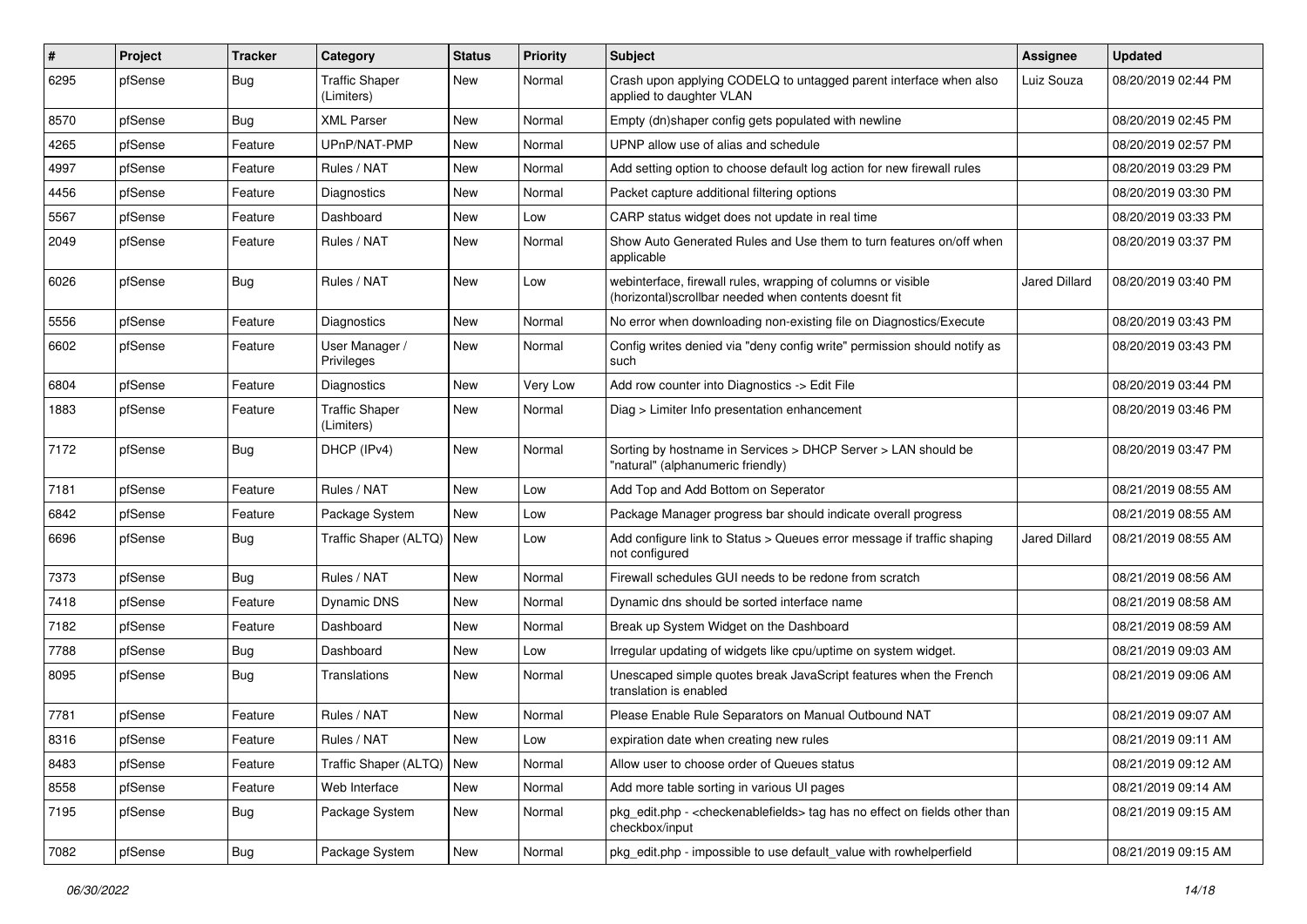| $\sharp$ | Project | <b>Tracker</b> | Category                     | <b>Status</b> | <b>Priority</b> | <b>Subject</b>                                                                          | Assignee   | <b>Updated</b>      |
|----------|---------|----------------|------------------------------|---------------|-----------------|-----------------------------------------------------------------------------------------|------------|---------------------|
| 8614     | pfSense | <b>Bug</b>     | DHCP (IPv4)                  | <b>New</b>    | Normal          | Cannot remove Additional BOOTP/DHCP Options                                             |            | 08/21/2019 09:15 AM |
| 9101     | pfSense | Bug            | <b>Traffic Graphs</b>        | <b>New</b>    | Normal          | Traffic Graphs/Dashboard Slows Downloads Being Performed by the<br>Same Firefox Browser |            | 08/21/2019 09:18 AM |
| 9253     | pfSense | Feature        | User Manager /<br>Privileges | <b>New</b>    | Normal          | RFE: True View-Only WebCFG options                                                      |            | 08/21/2019 09:21 AM |
| 8694     | pfSense | Feature        | Authentication               | New           | Very Low        | Client CA Auth for PFSense WebGui                                                       |            | 08/21/2019 09:25 AM |
| 3771     | pfSense | Bug            | DHCP (IPv4)                  | <b>New</b>    | Normal          | Webinterface and dhcpdcrashes with 500+ static leases                                   |            | 08/21/2019 09:26 AM |
| 7459     | pfSense | Feature        | Diagnostics                  | <b>New</b>    | Low             | 'Refresh" button for Diagnostics/Tables display                                         |            | 08/21/2019 09:27 AM |
| 7442     | pfSense | Feature        | Diagnostics                  | New           | Low             | Suggestions for Diagnostics / ARP Table and Diagnostics / NDP Table                     |            | 08/21/2019 09:27 AM |
| 1656     | pfSense | Feature        | Diagnostics                  | New           | Normal          | Teach pfctl to kill states by port number                                               |            | 08/21/2019 09:55 AM |
| 4098     | pfSense | Feature        | Authentication               | New           | Normal          | Add option to force a password change on login                                          |            | 08/21/2019 10:31 AM |
| 5825     | pfSense | Feature        | Authentication               | <b>New</b>    | Normal          | Allow EAP-RADIUS for authentication servers                                             |            | 08/21/2019 10:32 AM |
| 8170     | pfSense | Feature        | <b>XMLRPC</b>                | <b>New</b>    | Normal          | XMLRPC Sync deletes entires on remote System                                            |            | 08/21/2019 10:42 AM |
| 8243     | pfSense | Feature        | <b>XMLRPC</b>                | New           | Normal          | Sync dashboard settings over xmlrpc                                                     |            | 08/21/2019 10:42 AM |
| 7441     | pfSense | Feature        | DHCP (IPv4)                  | <b>New</b>    | Low             | Display start/end times for Static Mapping leases on DHCP<br>Leases/DHCPv6 Leases       |            | 08/21/2019 10:48 AM |
| 6283     | pfSense | Feature        | DHCP (IPv6)                  | <b>New</b>    | Normal          | Register DHCPv6 leases with DNS resolver                                                |            | 08/21/2019 10:48 AM |
| 7563     | pfSense | Feature        | L <sub>2</sub> TP            | <b>New</b>    | Normal          | I2tp Suggestion: consider allowing IP/Subnet for the user.                              |            | 08/21/2019 10:52 AM |
| 8233     | pfSense | Bug            | NAT Reflection               | New           | Very Low        | NAT reflection back to originating host broken when using FQDN-based<br>IP aliases      |            | 08/21/2019 10:53 AM |
| 1979     | pfSense | Feature        | Aliases / Tables             | <b>New</b>    | Normal          | Add some default read-only system aliases                                               | Jim Pingle | 08/21/2019 11:01 AM |
| 3387     | pfSense | Feature        | Aliases / Tables             | New           | Normal          | process_alias_urltable Frequency                                                        |            | 08/21/2019 11:01 AM |
| 4195     | pfSense | Feature        | Aliases / Tables             | <b>New</b>    | Low             | Aliases: sections                                                                       |            | 08/21/2019 11:01 AM |
| 5735     | pfSense | Feature        | Aliases / Tables             | <b>New</b>    | Very Low        | Automaticaly add DHCP leases to alias list or make it readable in<br>selected fields    |            | 08/21/2019 11:01 AM |
| 7665     | pfSense | Bug            | Aliases / Tables             | <b>New</b>    | Normal          | Host range validation for Aliases is not strict enough                                  |            | 08/21/2019 11:01 AM |
| 6207     | pfSense | Feature        | Rules / NAT                  | <b>New</b>    | Normal          | Please, add "THIS IF broadcast" Macro for use in firewall rules                         |            | 08/21/2019 11:01 AM |
| 3288     | pfSense | Feature        | Rules / NAT                  | <b>New</b>    | Normal          | Macros for Interface Networks on Outbound NAT rule Source drop-down                     |            | 08/21/2019 11:02 AM |
| 336      | pfSense | Feature        | LAGG Interfaces              | <b>New</b>    | Normal          | Option to create lagg under assign interfaces                                           |            | 08/21/2019 11:16 AM |
| 4499     | pfSense | Feature        | <b>LAGG Interfaces</b>       | New           | Normal          | pfSense LAGG interfaces; unable to set speed and duplex for member<br>interfaces.       |            | 08/21/2019 11:16 AM |
| 9453     | pfSense | Bug            | <b>LAGG Interfaces</b>       | New           | Normal          | VLAN Interfaces on LAGG get orphaned at boot                                            |            | 08/21/2019 11:16 AM |
| 9183     | pfSense | <b>Bug</b>     | <b>LAGG Interfaces</b>       | New           | Very Low        | OpenVPN Lagg Interface not working after restart or new start                           |            | 08/21/2019 11:17 AM |
| 8335     | pfSense | Bug            | <b>LAGG Interfaces</b>       | New           | Normal          | System hang with LACP downlink to UniFi switch                                          |            | 08/21/2019 11:18 AM |
| 1388     | pfSense | Feature        | Multi-WAN                    | New           | Normal          | 3G outbound failover connection with auto dial-up and hang-up                           |            | 08/21/2019 11:27 AM |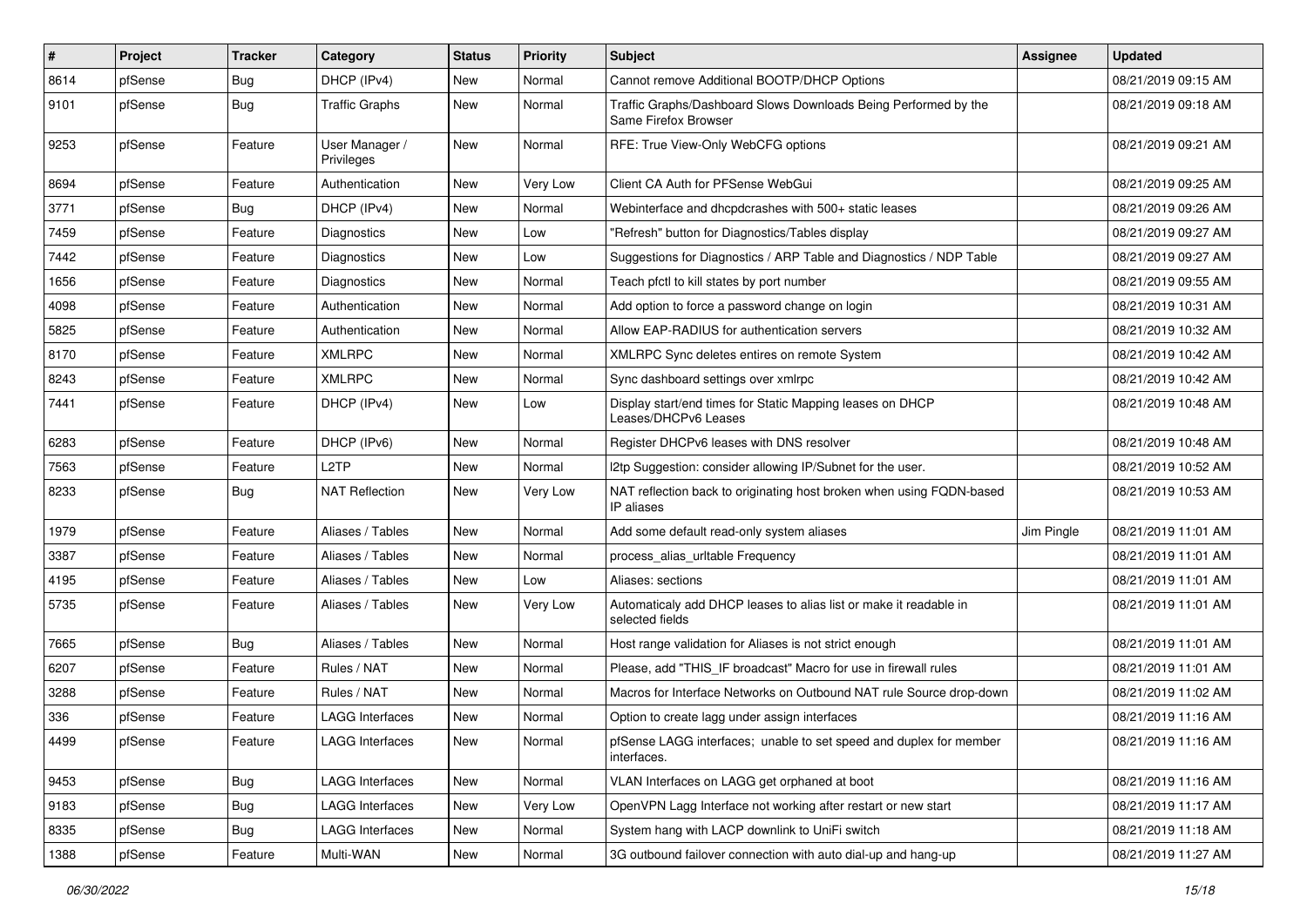| $\pmb{\#}$ | Project                | <b>Tracker</b> | Category               | <b>Status</b> | <b>Priority</b> | <b>Subject</b>                                                                                       | <b>Assignee</b> | <b>Updated</b>      |
|------------|------------------------|----------------|------------------------|---------------|-----------------|------------------------------------------------------------------------------------------------------|-----------------|---------------------|
| 7977       | pfSense                | <b>Bug</b>     | Translations           | New           | Normal          | English text shown in stead of translated text (Routing - Gateway groups<br>· edit)                  |                 | 08/21/2019 11:28 AM |
| 8846       | pfSense                | Bug            | Gateways               | New           | Low             | Misleading gateway error message adding/editing static routes using a<br>disabled interface          |                 | 08/21/2019 11:29 AM |
| 9698       | pfSense                | Bug            | <b>RRD Graphs</b>      | <b>New</b>    | Normal          | Monitoring graphs do not retain state after auto-refresh                                             |                 | 08/26/2019 02:09 AM |
| 7848       | pfSense                | Bug            | <b>Diagnostics</b>     | New           | Low             | NDP Table Sort by Expiration Error                                                                   |                 | 08/26/2019 02:56 PM |
| 4503       | pfSense Packages       | Feature        | New Package<br>Request | New           | Normal          | GNUGateKeeper H.323 Proxy Package                                                                    |                 | 08/27/2019 02:54 AM |
| 9704       | pfSense Packages       | Feature        | FreeRADIUS             | <b>New</b>    | Normal          | Enable filter_username                                                                               |                 | 08/27/2019 12:07 PM |
| 9707       | pfSense Packages   Bug |                | pfBlockerNG            | <b>New</b>    | Normal          | Some networks already existing in deny Feeds are not stopped even if<br>existing in custom deny list |                 | 08/28/2019 10:03 AM |
| 753        | pfSense                | Feature        | OpenVPN                | <b>New</b>    | Normal          | Add OpenVPN foreign_option support                                                                   |                 | 09/02/2019 10:38 AM |
| 9725       | pfSense Packages       | Feature        | <b>ACME</b>            | <b>New</b>    | Very Low        | Ability to use template variables in acme package                                                    |                 | 09/04/2019 07:12 AM |
| 9724       | pfSense Packages       | <b>Bug</b>     | pfBlockerNG            | New           | High            | pfblockerng-firewall-filter-service-will-not-start                                                   |                 | 09/05/2019 06:32 AM |
| 9732       | pfSense                | Feature        | DHCP (IPv4)            | <b>New</b>    | Normal          | System UTC time offset in DHCP Option 2                                                              |                 | 09/06/2019 08:39 PM |
| 9737       | pfSense                | Bug            | <b>Traffic Graphs</b>  | New           | Normal          | traffic-graphs is shows incorrect units inside the chart                                             |                 | 09/09/2019 06:35 AM |
| 895        | pfSense                | Feature        | <b>PPP</b> Interfaces  | <b>New</b>    | Very Low        | PPP subsystem MPPE/MPPC support                                                                      |                 | 09/10/2019 04:24 PM |
| 9749       | pfSense Packages       | Feature        | Status Monitoring      | <b>New</b>    | Normal          | 95th percentile missing for quality in monitoring                                                    |                 | 09/12/2019 10:39 AM |
| 9755       | pfSense                | Bug            | Package System         | New           | Very Low        | package description wrong link<br>https://www.freshports.org/security/openvpn-client-export          |                 | 09/13/2019 07:22 AM |
| 9775       | pfSense                | Feature        | Backup / Restore       | <b>New</b>    | Normal          | AutoConfigBackup - Rolling per day/hour cap on changes, retention<br>policy                          |                 | 09/20/2019 09:19 AM |
| 9800       | pfSense                | Feature        | Hardware / Drivers     | <b>New</b>    | Normal          | Add toggle for net.isr.dispatch=deferred in GUI                                                      |                 | 09/29/2019 06:18 AM |
| 9805       | pfSense                | Bug            | <b>Dynamic DNS</b>     | New           | Normal          | dynDNS cloudflare multiple entries                                                                   |                 | 10/02/2019 04:51 PM |
| 9012       | pfSense Packages       | Bug            | Squid                  | New           | Very Low        | Captive Portal authentication in Squid Proxy Server does not work                                    |                 | 10/12/2019 05:06 AM |
| 9838       | pfSense                | Feature        | OpenVPN                | <b>New</b>    | Normal          | PKCS11 support                                                                                       |                 | 10/20/2019 02:12 PM |
| 6103       | pfSense                | Feature        | <b>DNS Resolver</b>    | New           | Normal          | DNS Resolver Outgoing Interfaces should be able to use Gateway<br>Groups                             |                 | 10/21/2019 08:02 AM |
| 9837       | pfSense                | Bug            | Interfaces             | <b>New</b>    | Very Low        | ipv6 is not completely disabled on the interfaces                                                    |                 | 10/24/2019 01:16 AM |
| 7248       | pfSense                | Feature        | <b>IPsec</b>           | New           | Normal          | Web UI for IPSec settings should warn about poor security choices                                    | Jim Pingle      | 10/31/2019 12:15 PM |
| 1268       | pfSense                | Feature        | Certificates           | New           | Normal          | Allow mass renewing of certs                                                                         |                 | 11/01/2019 03:17 PM |
| 9044       | pfSense Packages       | Feature        | New Package<br>Request | New           | Normal          | Add SoftEther                                                                                        |                 | 11/02/2019 10:51 AM |
| 9889       | pfSense                | Bug            | Certificates           | <b>New</b>    | Very Low        | CRL check for Intermediate CA CRLs fails                                                             | Jim Pingle      | 11/08/2019 11:03 AM |
| 8985       | pfSense Packages       | Feature        | Suricata               | New           | Normal          | Suricata: allow configuration for external/internal additional storage                               |                 | 11/13/2019 10:07 AM |
| 9286       | pfSense Packages   Bug |                | squidguard             | New           | Normal          | squidGuard - Unable to change IP for sgerror.php URL in configuration                                |                 | 11/13/2019 10:07 AM |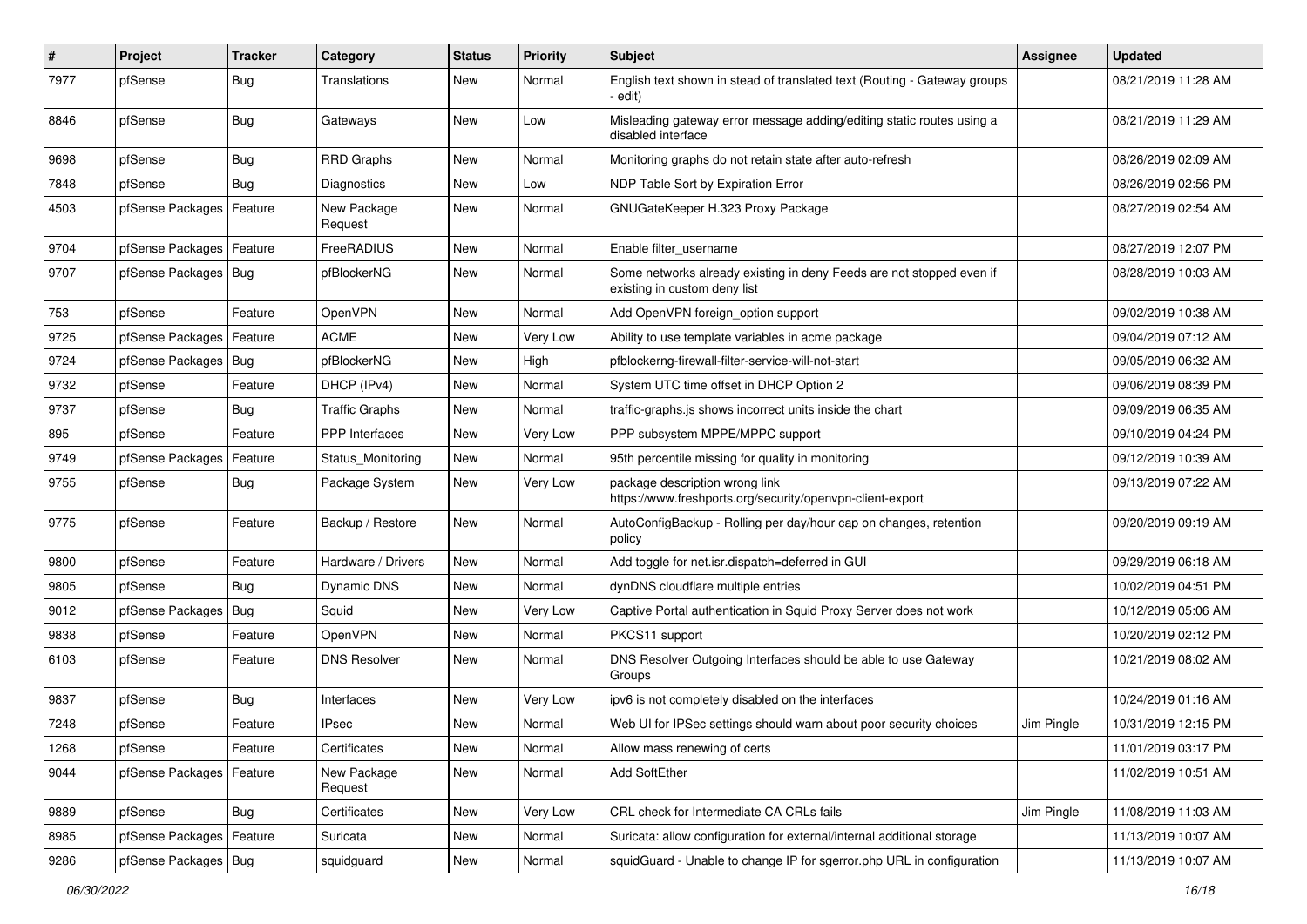| $\vert$ # | Project                    | <b>Tracker</b> | Category               | <b>Status</b> | <b>Priority</b> | <b>Subject</b>                                                                                 | Assignee                              | <b>Updated</b>      |
|-----------|----------------------------|----------------|------------------------|---------------|-----------------|------------------------------------------------------------------------------------------------|---------------------------------------|---------------------|
| 9497      | pfSense Packages           | Bug            | AWS VPC                | New           | Normal          | AWS VPN Wizard: WebGUI times out.                                                              |                                       | 11/13/2019 10:07 AM |
| 9566      | pfSense                    | Bug            | <b>Traffic Graphs</b>  | New           | Normal          | Traffic graph displays traffic incorrectly                                                     |                                       | 11/18/2019 07:54 AM |
| 9912      | pfSense Packages           | Feature        | ntop                   | New           | Normal          | add custom DPI to ntopng                                                                       |                                       | 11/18/2019 10:57 AM |
| 7078      | pfSense                    | Feature        | <b>OpenVPN</b>         | New           | Low             | Allow reordering of client specific overrides in OpenVPN                                       |                                       | 11/21/2019 02:48 PM |
| 9937      | pfSense                    | Feature        | Authentication         | New           | Normal          | OpenVPN Login User Privilege                                                                   |                                       | 11/29/2019 08:46 AM |
| 9973      | pfSense Packages           | Feature        | <b>NRPE</b>            | New           | Normal          | Nagios NRPE package isn't IPv6 capable                                                         |                                       | 12/20/2019 03:15 PM |
| 9999      | pfSense Packages   Bug     |                | pfBlockerNG            | New           | Normal          | unbound fatal error if System Domain in DNSBL and System Domain<br>Local Zone Type is Redirect |                                       | 12/25/2019 08:10 AM |
| 9676      | pfSense Packages           | Bug            | pfBlockerNG            | <b>New</b>    | Normal          | AS lookup fails                                                                                |                                       | 12/26/2019 12:17 AM |
| 10137     | pfSense                    | Feature        | Package System         | New           | Normal          | net-mgmt/arpwatch: Update to 3.0                                                               |                                       | 12/30/2019 05:16 PM |
| 10143     | pfSense                    | Bug            | <b>DNS Resolver</b>    | New           | Normal          | System hostname DNS entry is assigned to the wrong IP on multi-wan<br>setups                   |                                       | 12/31/2019 02:33 PM |
| 10144     | pfSense                    | Feature        | Web Interface          | New           | Low             | Default Sort Order, DHCP Leases                                                                |                                       | 12/31/2019 06:47 PM |
| 10150     | pfSense                    | Bug            | <b>IGMP Proxy</b>      | <b>New</b>    | Normal          | IGMP Proxy does not scale to hundreds of streams                                               |                                       | 01/03/2020 02:56 AM |
| 10160     | pfSense Packages   Feature |                | New Package<br>Request | New           | Normal          | Dedicated Maxmind GeoIP package including license registration                                 |                                       | 01/03/2020 10:31 PM |
| 10164     | pfSense Packages           | Bug            | pfBlockerNG            | New           | Normal          | pfBlockerNG dashboard widget position is not maintained when updating                          |                                       | 01/06/2020 10:06 AM |
| 10199     | pfSense                    | Todo           | Translations           | New           | Very Low        | Improve Spanish translation interface                                                          | Aluisco Miguel<br>Ricardo<br>Mastrapa | 01/22/2020 09:22 AM |
| 10204     | pfSense                    | Feature        | Interfaces             | New           | Low             | Possible clarification of Track IPv6 Interface Subnet ID                                       |                                       | 01/23/2020 01:04 PM |
| 10188     | pfSense Packages           | Bug            | pfBlockerNG            | New           | Normal          | Reputation tab is not working                                                                  |                                       | 01/24/2020 10:06 AM |
| 3312      | pfSense                    | Bug            | <b>IPsec</b>           | New           | Normal          | Gateway on IPsec rules is not functional in pf                                                 |                                       | 01/28/2020 10:09 PM |
| 8770      | pfSense                    | Bug            | Interfaces             | <b>New</b>    | Normal          | QinQ interfaces always show as active                                                          |                                       | 02/01/2020 09:47 AM |
| 10250     | pfSense                    | Feature        | DHCP (IPv4)            | <b>New</b>    | Very Low        | DHCP lease view by interface                                                                   |                                       | 02/11/2020 07:47 AM |
| 10253     | pfSense Packages   Bug     |                | pfBlockerNG            | New           | Normal          | pfblockerng-devel uses user interface for VIP causing issues with other<br>services            |                                       | 02/11/2020 09:17 AM |
| 10252     | pfSense Packages   Bug     |                | pfBlockerNG            | New           | High            | pfblockerng-devel                                                                              |                                       | 02/11/2020 05:18 PM |
| 7420      | pfSense                    | Bug            | <b>IPsec</b>           | <b>New</b>    | Normal          | ipsec status freezing                                                                          |                                       | 02/13/2020 09:09 AM |
| 10258     | pfSense                    | Feature        | Certificates           | New           | Very Low        | allow to sign CA                                                                               |                                       | 02/20/2020 04:20 AM |
| 10271     | pfSense                    | Bug            | Web Interface          | New           | Normal          | Large number of VLAN/LANs make "Interfaces" menu hard to access                                |                                       | 02/20/2020 04:46 AM |
| 9934      | pfSense Packages           | Bug            | Suricata               | New           | Normal          | suricata update kills WAN interface                                                            |                                       | 02/20/2020 09:17 AM |
| 10277     | pfSense                    | <b>Bug</b>     | Web Interface          | New           | Normal          | Sorting the log entries does not use year value                                                |                                       | 02/24/2020 07:46 AM |
| 10278     | pfSense Packages   Bug     |                | pfBlockerNG            | New           | Normal          | pfBlockerNG: Formatting issue on DNSBL stats page                                              |                                       | 02/24/2020 01:36 PM |
| 10294     | pfSense Packages   Bug     |                | <b>FRR</b>             | New           | Normal          | FRR Route Counts Incorrect on Status Page                                                      | Jim Pingle                            | 02/26/2020 11:08 AM |